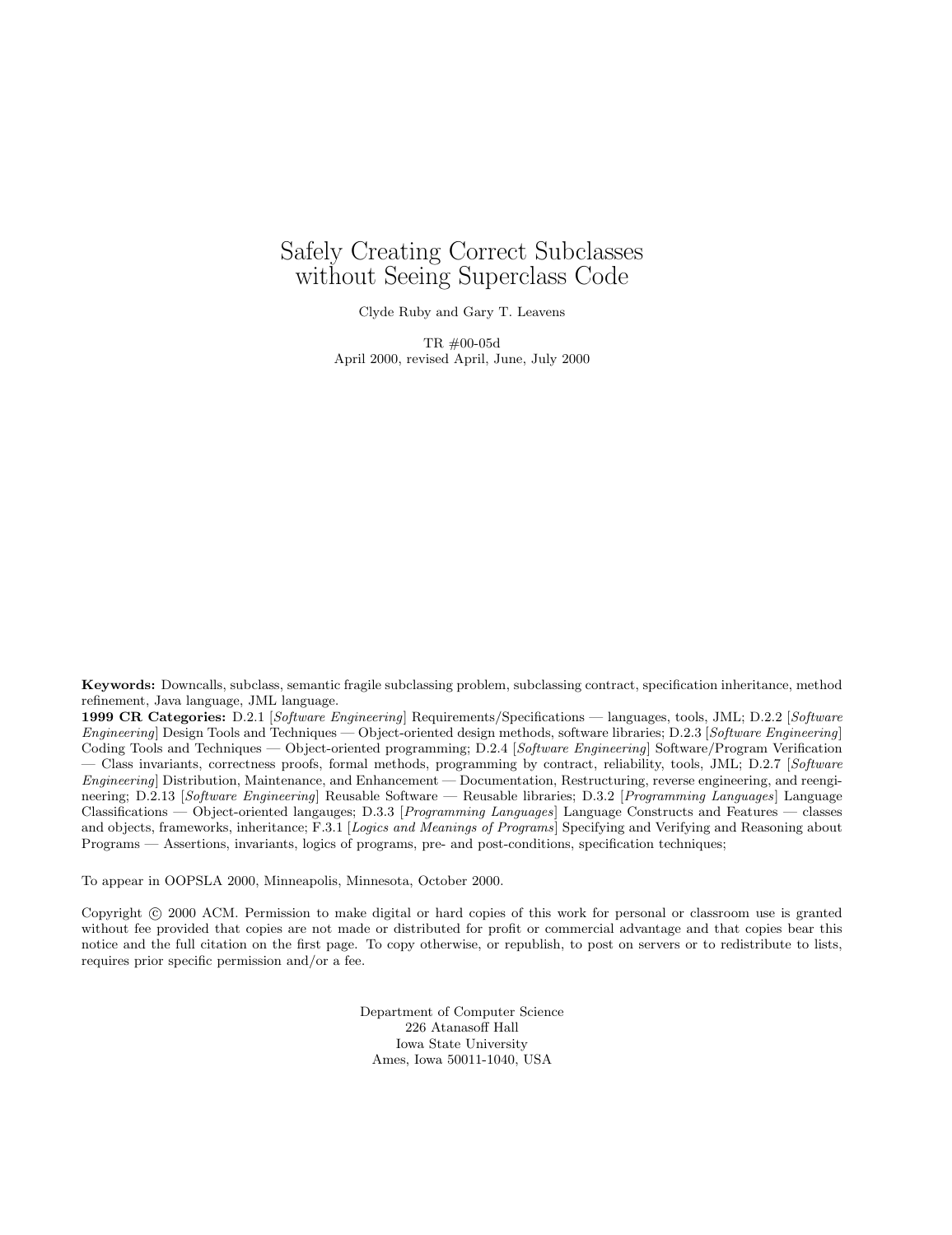# **Safely Creating Correct Subclasses without Seeing Superclass Code**

Clyde Ruby and Gary T. Leavens $\degree$ Department of Computer Science Iowa State University 226 Atanasoff Hall, Ames, IA 50011 USA +1 515 294 1580 {ruby,leavens}@cs.iastate.edu

#### **ABSTRACT**

A major problem for object-oriented frameworks and class libraries is how to provide enough information about a superclass, so programmers can safely create new subclasses without giving away the superclass's code. Code inherited from the superclass can call down to methods of the subclass, which may cause nontermination or unexpected behavior. We describe a reasoning technique that allows programmers, who have no access to the code of the superclass, to determine both how to safely override the superclass's methods and when it is safe to call them. The technique consists of a set of rules and some new forms of specification. Part of the specification would be generated automatically by a tool, a prototype of which is planned for the formal specification language JML. We give an example to show the kinds of problems caused by method overrides and how our technique can be used to avoid them. We also argue why the technique is sound and give guidelines for library providers and programmers that greatly simplify reasoning about how to avoid problems caused by method overrides.

#### **Keywords**

Downcalls, subclass, semantic fragile subclassing problem, subclassing contract, specification inheritance, method refinement, Java language, JML language.

# **1. INTRODUCTION**

Our long term goal is to discover what makes good quality documentation of frameworks and class libraries. Usually, not enough documentation is provided for programmers to write a subclass without studying the source code of

To appear in *OOPSLA 2000* Minneapolis, Minnesota, October 2000.

its superclasses. One benefit of sufficient and unambiguous documentation of object-oriented (OO) class libraries and frameworks would be to allow companies to protect their investment in source code. In particular, this would allow a company to only ship compiled code and documentation. The problem we address in this paper is what information is needed in such documentation, and how to use it to create subclasses that do not exhibit problems such as nontermination or unexpected behavior.

A correct superclass method can only be problematic when a new subclass overrides some methods, leading to downcalls. A downcall occurs when a superclass method calls a method that is overridden in the subclass. We also say that the superclass "calls down to" the overridden method, because we visualize the class diagram with subclasses below superclasses. Overriding is important, because no problems occur when a superclass calls one of its own methods. On the other hand, when the superclass calls down to an overridden method, this overriding subclass method may behave differently than the superclass method expects.

Downcalls are also related to callbacks [39, p. 107]. Callbacks can happen when a subclass method calls a superclass method that makes a downcall; the downcall then is also a callback, because it leads back to the subclass. However, not every callback involves a superclass calling down to an overridden method.

Downcall problems are related to the so-called semantic fragile base class problem [27] [39, pp. 102-104], which is concerned with how to change superclasses without invalidating existing subclasses. The problem we are solving might be called the semantic fragile subclassing problem, which deals with how to create a valid subclass; that is, how to override superclass methods in such a way that the subclass is free from downcall problems.

To understand what information is needed by programmers to avoid downcall problems, we study a formal version of this problem. Our formal specifications for superclasses represent the documentation of a class library or framework. Our reasoning technique corresponds to using the documentation. The ability to prove correctness of the subclass is

<sup>∗</sup>The work of both Ruby and Leavens was supported in part by the US National Science Foundation under grant CCR-9803843.

Permission to make digital or hard copies of this work for personal or classroom use is granted without fee provided that copies are not made or distributed for profit or commercial advantage and that copies bear this notice and the full citation on the first page. To copy otherwise, or republish, to post on servers or to redistribute to lists, requires prior specific permission and/or a fee.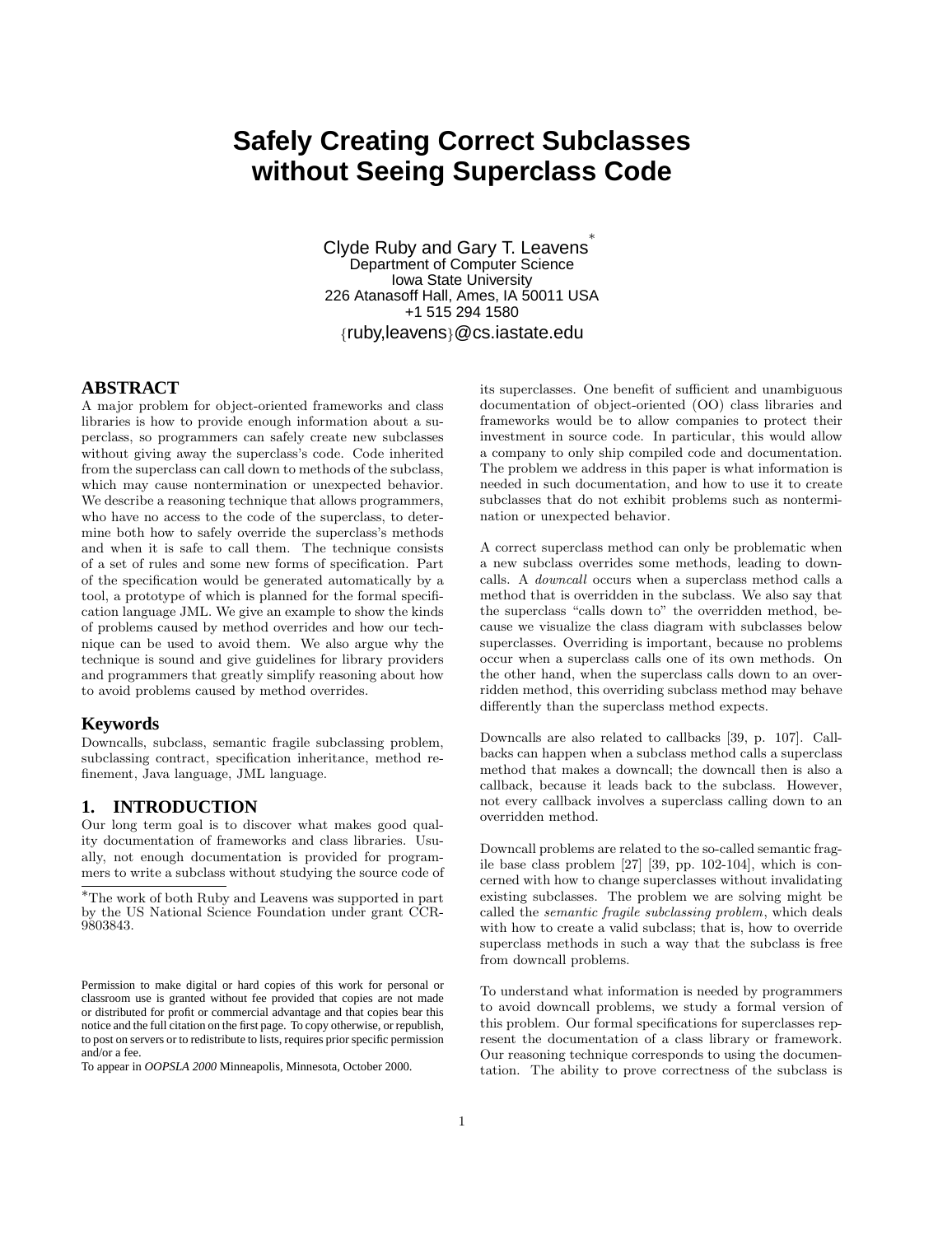used as a criteria to judge whether these specifications and the reasoning technique are adequate. Therefore, we believe our study provides sound guidance for providing adequate information in user manuals and informal documentation. Some discussion of this is found in Section 7.4.

For our purposes, the specifications given for the classes in a library or framework have three parts:

- a *public specification* that uses a client-visible model of objects of the class to describe the behavior of each public method and constructor,
- a *protected specification* that describes any additional subclass-visible behavior, as well as the behavior of protected methods and constructors, and
- a subclassing contract that lists the variables accessed and methods called by each method and constructor.

The subclassing contract would be automatically generated by a planned tool. Section 3 gives more details about the contents of these specifications.

In Section 4 we give examples of downcall problems and explain our rules for reasoning about how to avoid each particular problem. In a few cases, when there is no easy or sound way to prevent the problem, we give restrictions on superclass code that would eliminate the problem. In our study, we created formal public and protected specifications for a base class and implemented it; based on this implementation, a subclassing contract for the base class was derived by hand, simulating what our tool would do. We next gave formal public and protected specifications for several new subclasses and studied the problem of how to correctly implement them without access to the superclass code.

The rules presented in Section 4 generalize our experience and provide a formal system for avoiding downcall problems. The rules are conservative, because we are assuming that superclass code is not available, and thus the rules can only use information from specifications. The rules allow a programmer to determine which methods to override and when it is safe to call a superclass method. They form the basis of our proposed tool, which would give warning messages when the rules are violated by the subclass. In Section 5 we argue the soundness of these rules. In Section 6 we describe our proposed tool. In Section 7 we give guidelines for library providers and programmers that can greatly simplify reasoning about how to avoid downcall problems. In Section 8 we discuss related work, and we offer some conclusions in Section 9.

## **2. ASSUMPTIONS**

Our investigation focuses primarily on the issues involved in code inheritance and subclassing in a single-dispatch<sup>1</sup> OO programming language. We do not consider other languagespecific features such as nested classes or exceptions.

We make several simplifying assumptions that are important for the soundness of our approach. We assume that the superclass's code does not name the new subclass, since a library class would not know about new subclasses. We assume that methods do not access instance variables<sup>2</sup>, even public ones, in objects of unrelated classes. An unrelated class of  $C$  means a class other than  $C$  or one of  $C$ 's ancestors or descendents, i.e., outside the class hierarchy of C. We assume that methods do not temporarily change and then restore instance variables around calls to public methods, as in Figure 8 below. Finally, we assume that classes do not have mutually recursive methods from unrelated classes.

## **3. JML SPECIFICATIONS**

Although our ideas and techniques are independent of any particular programming language, for concreteness in examples we use Java and the Java Modeling Language (JML) [14, 15] as our programming and specification notations. JML blends the Eiffel [24] and Larch [8] traditions, and like Eiffel uses Java expressions within assertions.

#### **3.1 Public Specification**

Figure 1 gives a formal public specification of a simple Point class in JML. As a public specification, it documents the behavior of public methods and instance variables, and therefore protected and private members are not included. This is the kind of information that would be provided to clients of the class.

The modifier model in a declaration means that the declaration is for use in specifications and need not be part of the implementation. For example, xCoord is an instance variable used only for specifying method behavior. Similarly, the model modifier means that distance is a specificationonly method. (Note that it is enclosed entirely in a JML annotation.) A method may only be used in assertions if it does not have side-effects; the modifier pure specifies that a method, like distance, has no side-effects, and thus can be used in assertions.

In JML method specifications, preconditions start with the keyword requires, postconditions with ensures, and frame conditions with modifiable. A modifiable clause specifies the variables that may be modified by the method; for example, in the method moveX of Point, only the model variables xCoord and oldX, and the variables on which they depend (see below) may be modified.

The "normal" in the public\_normal\_behavior keyword indicates that the constructor or method must not signal exceptions, and thus, when its precondition is satisfied, its final state must satisfy the corresponding postcondition. Also, the "public" prefix means that the specification is a public specification, and thus only public variables and methods are in scope; for example, in a public specification, no protected variables can be mentioned.

## **3.2 Protected Specification**

<sup>&</sup>lt;sup>1</sup>In *single dispatch*, the method to be executed is selected based on the dynamic type of the receiver. Smalltalk,  $C_{++}$ , Eiffel, and Java use single dispatch.

<sup>2</sup>We use the term instance variable for what Java calls a non-static data field.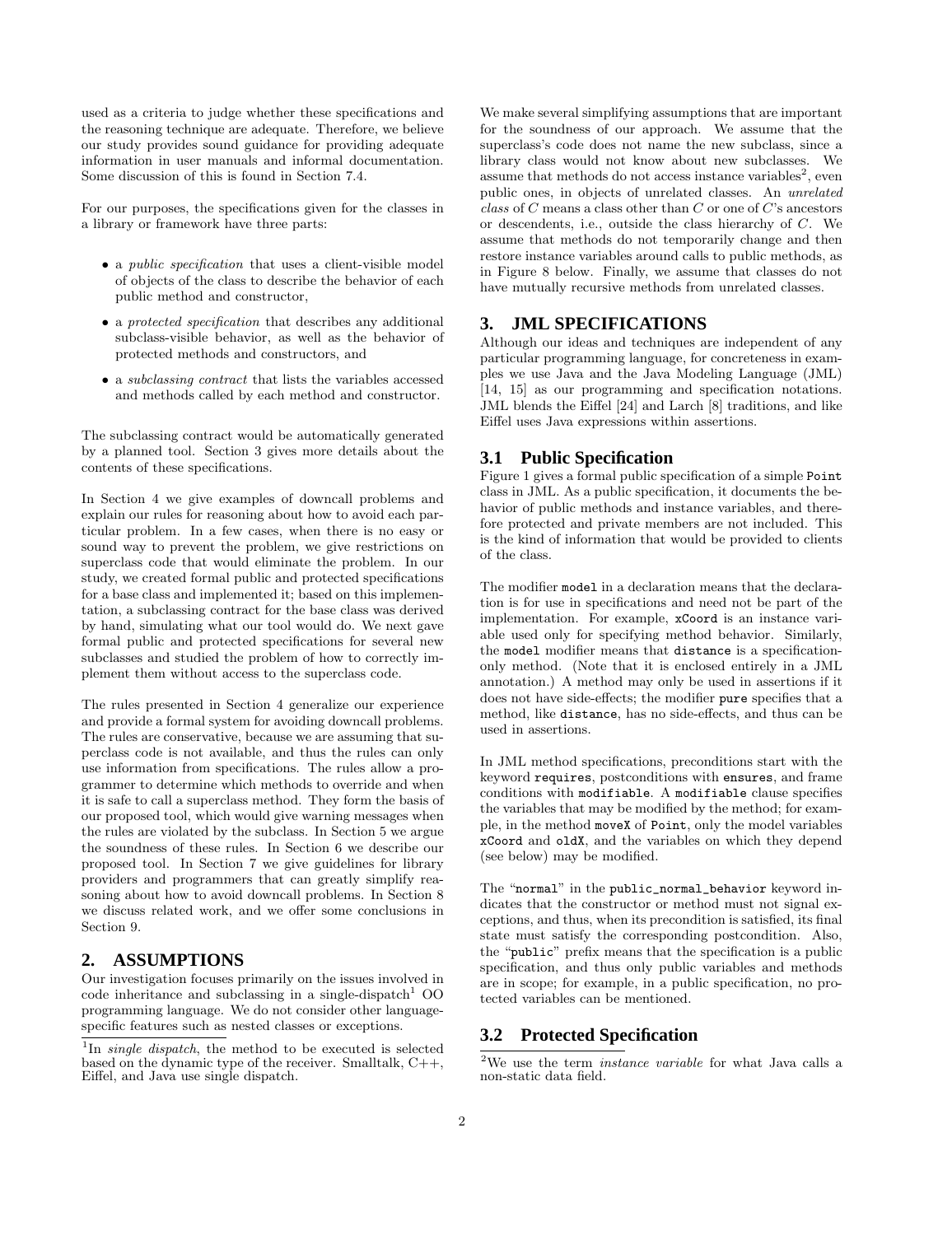```
package edu.iastate.cs.jml.paper;
public class Point
{
  //@ public model int xCoord; // model variables
  //@ public model int yCoord;
  //@ public model int oldX;
  //@ public model int oldY;
  /*@ public_normal_behavior
   @ ensures: \result == Math.abs(xDist) + Math.abs(yDist);
   @ public pure model int distance(int xDist, int yDist); @*/
  /*@ public_normal_behavior
   @ modifiable: xCoord, yCoord, oldX, oldY;
   @ ensures: xCoord == initX && yCoord == initY
   @ && oldX == initX && oldY == initY; @*/
  public Point(int initX, int initY);
  /*@ public-normal_behaviour<br/>\n@ ensures: 'result == xensures: \text{result} == xCoord; ②*/public /*@ pure @*/ int getX();
  /*@ public_normal_behavior
   @ ensures: \result == yCoord; @*/
  public /*@ pure @*/ int getY();
  /*@ public_normal_behavior
   @ modifiable: xCoord, yCoord, oldX, oldY;
   @ ensures: xCoord == newX && yCoord == newY
   @ && oldX == \old(xCoord) && oldY == \old(yCoord); @*/public void move(int newX, int newY);
  /*@ public_normal_behavior
   @ modifiable: xCoord, oldX;
   @ ensures: xCoord == newX && oldX == \old(xCoord); @*/public void moveX(int newX);
  /*@ public_normal_behavior
    @ modifiable: yCoord, oldY;
   @ ensures: yCoord == newY && oldY == \old(yCoord); @*/public void moveY(int newY);
  /*@ public_normal_behavior
   @ ensures: \result == distance(xCoord - oldX, yCoord - oldY); @*/public /*@ pure @*/ int distanceMoved();
  /*@ public_normal_behavior
   @ requires: p != null;
   @ ensures: \result == distance(p.xCoord - xCoord, p.yCoord - yCoord); @*/
  public /*@ pure @*/ int distanceTo(Point p);
}
```
Figure 1: Public specification of Point in file Point.jml-refined. JML behavioral specifications are found on lines starting with //@ and between the annotation markers /\*@ and @\*/. Within annotations, an initial at-sign (@) on a line is ignored.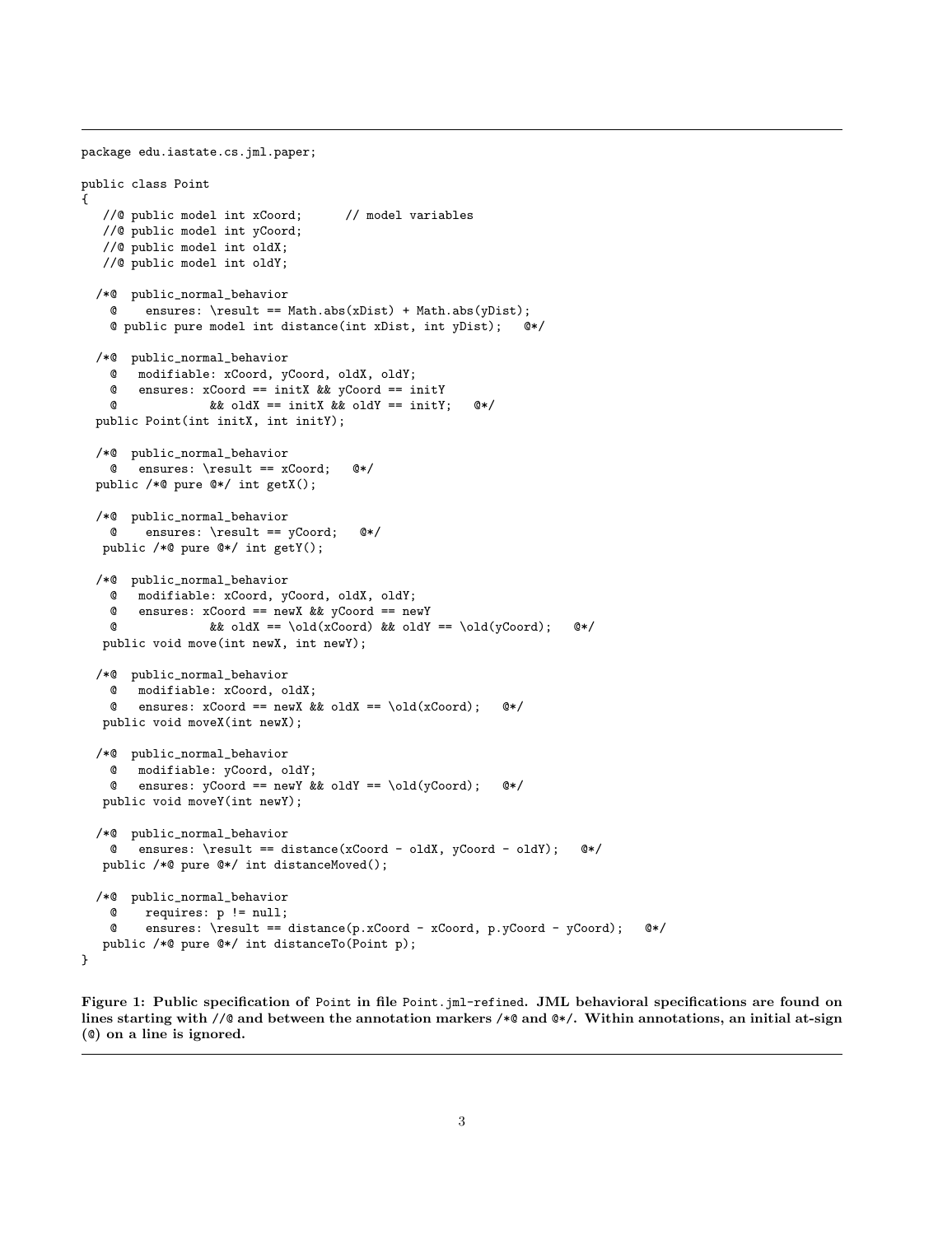```
package edu.iastate.cs.jml.paper;
//@ refine: Point <- "Point.jml-refined";
public class Point
{
  protected int x, y;
  protected int deltaX, deltaY;
  //@ protected depends: xCoord -> x;
  //@ protected represents: xCoord <- x;
  //@ protected depends: yCoord -> y;
  //@ protected represents: yCoord <- y;
  //@ protected depends: oldX -> deltaX;
   //@ protected represents: oldX <- (x - deltaX);
  //@ protected depends: oldY-> deltaY;
   //@ protected represents: oldY <- (y - deltaY);
   /*@ protected_normal_behavior
    @ requires: p != null;
    @ modifiable: xCoord, yCoord, oldX, oldY;
    @ ensures: this.xCoord == p.xCoord
    @ && this.yCoord == p.yCoord
    @ && oldX == p.xCoord
    @ && oldY == p.yCoord;
    @*/
  protected Point(Point p);
}
```
Figure 2: Protected specification of class Point in file Point.jml.

The protected specification provides additional documentation that is needed by programmers when specializing or extending a class. It specifies the parts of the class visible to subclasses, including protected instance variables and the behavior of protected constructors and methods. It will include information about public instance variables and methods that is not of interest to clients, but will be of interest to the implementer of a subclass. It also includes information about protected variables and methods needed to verify the correctness of the implementation of the class.

Figure 2 gives the protected specification of class Point; it specifies the relation between the public and protected instance variables and gives the specification of a protected constructor. The protected specifications in Figure 2 are added to the public specifications in Figure 1 because of the refine clause found after the package declaration in Figure 2.

The depends and represents clauses specify the relationship between variables. Typically the variables are defined in two different places such as the superclass and subclass, or, as in this case, in the public and protected specifications. In this example, they specify the relation between the public specification-only variables and the protected concrete variables of the class. The term concrete means part of the implementation of a class. The public variables are needed for reasoning about the behavior of public methods, whereas the protected variables are needed so the implementation is not exposed to clients of the class.

The depends clause specifies a dependency relationship that controls which variables can be modified by methods [17, 18]. For example, in Figure 2, the first depends clause says that xCoord depends on the protected instance variable x; this allows x to be modified by a method whenever xCoord is modifiable. Without this depends clause x could not be modified by any of the methods of class Point. Similarly, the other depends clauses control which concrete variables can be modified by method implementations.<sup>3</sup>

The represents clause also specifies a relationship between variables; it specifies how a variable can be derived from one or more other variables. For example, the third represents clause specifies how the value of oldX can be derived from the concrete variables x and deltaX.

The keywords that introduce specifications restrict the scope of variables. E.g., protected\_normal\_behavior means that both public and protected instance variables and methods are in scope in the specification that follows it; this is because of prefix "protected." Nevertheless, the specification of the protected constructor in Figure 2 uses public model variables even though protected variables are in scope; this makes its specification independent of the implementation.

#### **3.3 Subclassing Contract**

The purpose of the subclassing contract is to give programmers additional information they can use to avoid downcall problems. The subclassing contract must be generated for all methods and constructors involved in reasoning about downcalls; thus they are generated for some methods and constructors that may not seem obviously needed at first, such as non-public methods and constructors. Figure 3 shows the subclassing contract of class Point. The subclassing contract includes the callable and accessible clauses that would be automatically derived from implementation code by our proposed tool.

### *3.3.1 The Callable Clause*

The callable clause lists the signatures of methods (and constructors) directly called by the method being specified. Because constructor calls can also cause downcall problems, we include constructors when we use the term "method." A method  $M$  directly calls another method  $N$  if the code for M has an expression that calls N, such as " $N()$ ." If N also directly calls method  $P$ , then  $M$  indirectly calls  $P$ .

Various kinds of calls are distinguished in the callable clause, because the effects on downcall problems can sometimes be subtly different, due to the different semantics of each kind of call. In the presence of static overloading, as in Java, it is also necessary that the callable clause distin-

 ${}^{3}\mathrm{Note}$  that the depends clause does not control what names are in scope in a specification.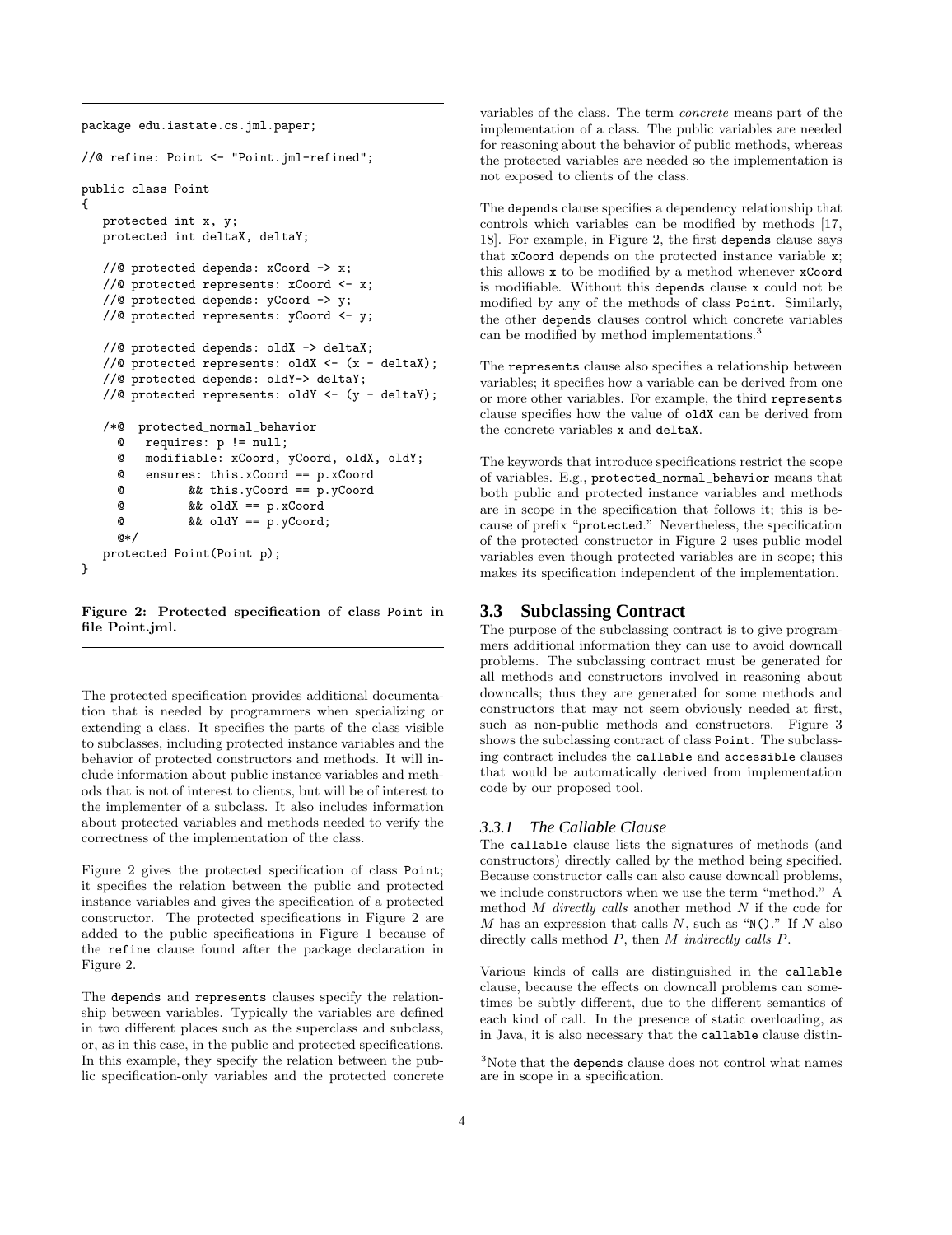```
package edu.iastate.cs.jml.paper;
//@ refine: Point <- "Point.jml";
public class Point {
  /*@ also
    @ subclassing_contract<br>@ accessible: x. v:
    @ accessible: x, y;<br>@ callable: \nothin
        callable: \nothing;
    @*public Point(int initX, int initY);
  /*@ also
    @ subclassing_contract
    @ accessible: x, y;<br>@ callable: moveX(i
        callable: moveX(int), moveY(int);
    @*/
   public void move(int newX, int newY);
  /*@ also
    @ subclassing_contract<br>@ accessible: x.
    Q accessible: x;<br>Q callable: \not
        callable: \nothing:
    @*/
   public void moveX(int newX);
  /*@ also
    @ subclassing_contract
    @ accessible: y;
    @ callable: \nothing;
    @*/
   public void moveY(int newY);
  /*@ also
    @ subclassing_contract<br>@ accessible: p.x. p
         accessible: p.x, p.y,
    @ x, y, deltaX, deltaY;
    @ callable: distanceMoved(),
    @ move(int, int);
    @*/
   public int distanceTo(Point p);
  /*@ also
    @ subclassing_contract
    @ accessible: x, y, deltaX, deltaY;
    @ callable: \nothing;
    @*public int distanceMoved();
  /*@ also
    @ subclassing_contract
    @ accessible: p.x, p.y;
    @ callable: \nothing;
    @*protected Point(Point p);
   // ... other methods omitted
}
```
Figure 3: Subclassing contract for class Point from Point.refines-jml.

guishes which method (or constructor) is being called. Thus argument types are included along with the method name.

Downcall and callback problems can occur when an instance method  $M$  passes its implicit receiver parameter, this, as an argument to some method  $N$  (which could be the same as  $M$ ). Some calls pass this implicitly, and some pass it explicitly. A call in which this (the current method's receiver), is explicitly passed as an argument will be referred to as a this-argument call. By "explicitly" we do not mean that a this-argument call must literally include "this" as an actual argument; calls in which this is passed inside a data structure, such as an array, are also considered to be this-argument calls.

We distinguish two kinds of calls in which this is passed implicitly: super-calls and self-calls.

A super-call is a call where either the receiver is the builtin variable super, such as "super.move(u,v)" in Java, or a superclass constructor call, such as "super()" in Java. In a callable clause, a super-call to a method will be recorded with a signature like "super.move(int,int)," and a superclass constructor will be recorded as "super()." (In languages with multiple-inheritance, like C++, one could also refer to a specific superclass in a super-call, for example, "Point:: move $(u, v)$ ," which would appear as "Point:: move(int,int).") Superclass method calls and superclass constructor calls are both included in our definition of supercall because both can be involved in the same kinds of downcall problems for the same reasons and must be reasoned about in the same way.

A self-call is a call such as "move  $(u, v)$ " which is sugar for "this.move $(u,v)$ ," i.e., a call in which this is the receiver object. In a callable clause, a self-call will appear as "move(int,int)."

Recall that a this-argument call is one that receives this as an argument. All this-argument calls can indirectly access the calling method's receiver and use it to make downcalls. Therefore, three other kinds of calls must be distinguished in the callable clause: object-calls, static-calls, and new object constructor calls. These three kinds of call can only access the calling method's this if it is passed as an argument to them; thus they can only be involved in downcall problems via this-argument calls.

An object-call is a call in which the receiver is an object other than super or this; e.g., "p.move $(u,v)$ " is an objectcall. Such an object-call is recorded with a signature like "Point.move(int,int)," where Point is the static type of the receiver.

A static-call is a call to a static method; for example, the call "Math.abs $(x)$ " is a static-call in Java. In a callable clause, the signature of a static-call has the same form as an object-call. However, this notation is not ambiguous because we assume that static and non-static method names cannot conflict in the same class.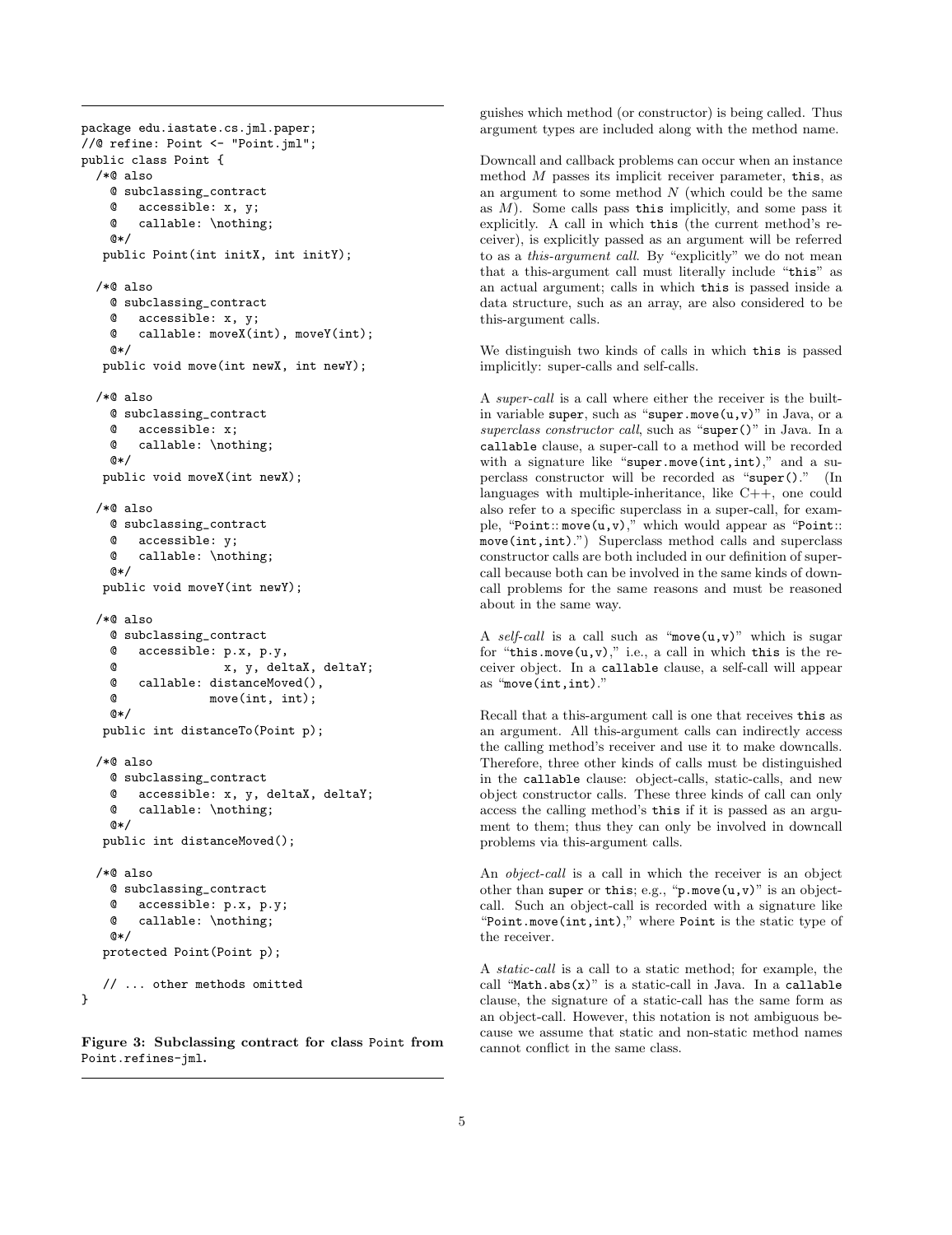A new object constructor call is an expression, for example "new Point $(i,j)$ " in Java or  $C++$ , that creates a new object by invoking a constructor. In a callable clause, a new object constructor call has a signature such as "new Point(int,int)."

The above definitions assume perfect knowledge of aliasing; that is, one may only be able to decide at run-time what kind of call is being made by a specific piece of program text. However, when our proposed tool is statically generating the callable clause, it will have only approximate knowledge of aliasing. To compensate, a call like " $p$ .move( $u,v$ )" will appear in a callable clause twice if p is a possible alias of the implicit parameter this; that is, it will appear once as a self-call and once as an object-call.

#### *3.3.2 The Accessible Clause*

The accessible clause of a method  $M$  in a class  $C$  provides the list of instance variables of objects of type C (including inherited and non-public variables) that are directly accessed by  $M$ . In addition, fields of other objects whose type could be C (or a subclass)<sup>4</sup> are included in the accessible clause. Accesses to instance variables of the receiver (this) will be called self-accesses, and accesses to fields of other potential subclass objects will be called object-accesses. Self-accesses and object-accesses will be distinguished in the accessible clause. As for the callable clause, if the tool does not have exact aliasing information, accesses may be listed twice.

For example, the subclassing contract of method distanceTo in Figure 3 would be generated from the implementation shown in Figure 8 below. Note that local variables accessed in that method are not included in the accessible clause.

Inheritance of subclassing contracts is different from inheritance of the rest of the specification, because it is derived from and reflects the code of each method or constructor. So when a method is inherited without change from its superclass (by not overriding the method), then the subclass inherits the subclassing contract from the superclass for that method. However, when a method is overridden by the subclass, that method's subclassing contract is just derived from the subclass's code.

A complete specification is formed from the public and protected specifications, together with the subclassing contract. The complete specification is what programmers would use to implement subclasses. (JML comes with a tool that can automatically combine specifications from various files into such a complete specification [34].)

## **4. CREATING NEW SUBCLASSES**

This section gives a set of rules for dealing with potential problems that should be considered by programmers when creating subclasses. The rules only use information in the subclassing contract and the public and protected specifications.

Two kinds of rules are given: rules for determining which methods must be overridden and rules for determining when super-calls are safe.

The intent of the overriding rules is to determine which methods to override, again assuming the superclass's code is not available. The overriding rules are discussed in Subsections 4.1–4.6. This set of rules must be applied repeatedly until no additional methods are added to the set of methods to be overridden. Downcall problems for the subclass specified, other than those caused by super-calls, are avoided when the overriding rules are followed and our assumptions have also been followed.

The intent of the super-call authorization rule, discussed in Subsection 4.7, is to determine when it is safe to make a super-call. Its application is closely related to the overriding rules, but its purpose is to prevent callback problems involving super-calls.

The subsections describing these rules are followed by a discussion of some consequences. This discussion appears in Subsection 4.8.

Subclass methods can call overridden methods via supercalls and new object constructor calls. Therefore, when necessary to avoid possible ambiguities, methods and constructors will be represented as  $C: M$ , where M is the method or constructor and  $C$  is the class in which  $M$  is defined. This is the same notation used in C++.

#### **4.1 New Instance Variables**

This subsection describes an overriding rule that prevents problems resulting from side-effects to new instance variables. It introduces the concepts of codependency and additional side-effects.

For example, consider Figure 4, which contains the public specification of PointPlusTotal, a new subclass of Point. This subclass adds method getTotalDistance and adds to the specifications for move, moveX, and moveY. The protected specification is given in Figure 5. This new subclass adds a new concrete instance variable named \_totalDist\_ that tracks the total distance a point object has been moved since it was first created.

The depends clauses in Figure 4 allow the model variable totalDist to change when the model variables in Point change. The depends clause in Figure 5 also transitively allows the concrete variable \_totalDist\_ to change when the public model variables change in Point. This allows the methods that move the point to modify the new concrete variable. The concrete variable is modified as specified in the ensures clause of these methods, taking into account the represents clause in Figure 5. (This represents clause says that the value of totalDist is given by the value of \_totalDist\_.) Thus all methods that move the point

<sup>4</sup> In a single-inheritance language, like Java, the only types that are potentially subtypes of  $\overline{C}$  are C itself and any known subclasses. In a language with multiple inheritance, like  $C++$ , one would have to be more conservative, since an unrelated class could, through later use of multiple inheritance, have a subclass that is also a subclass of C.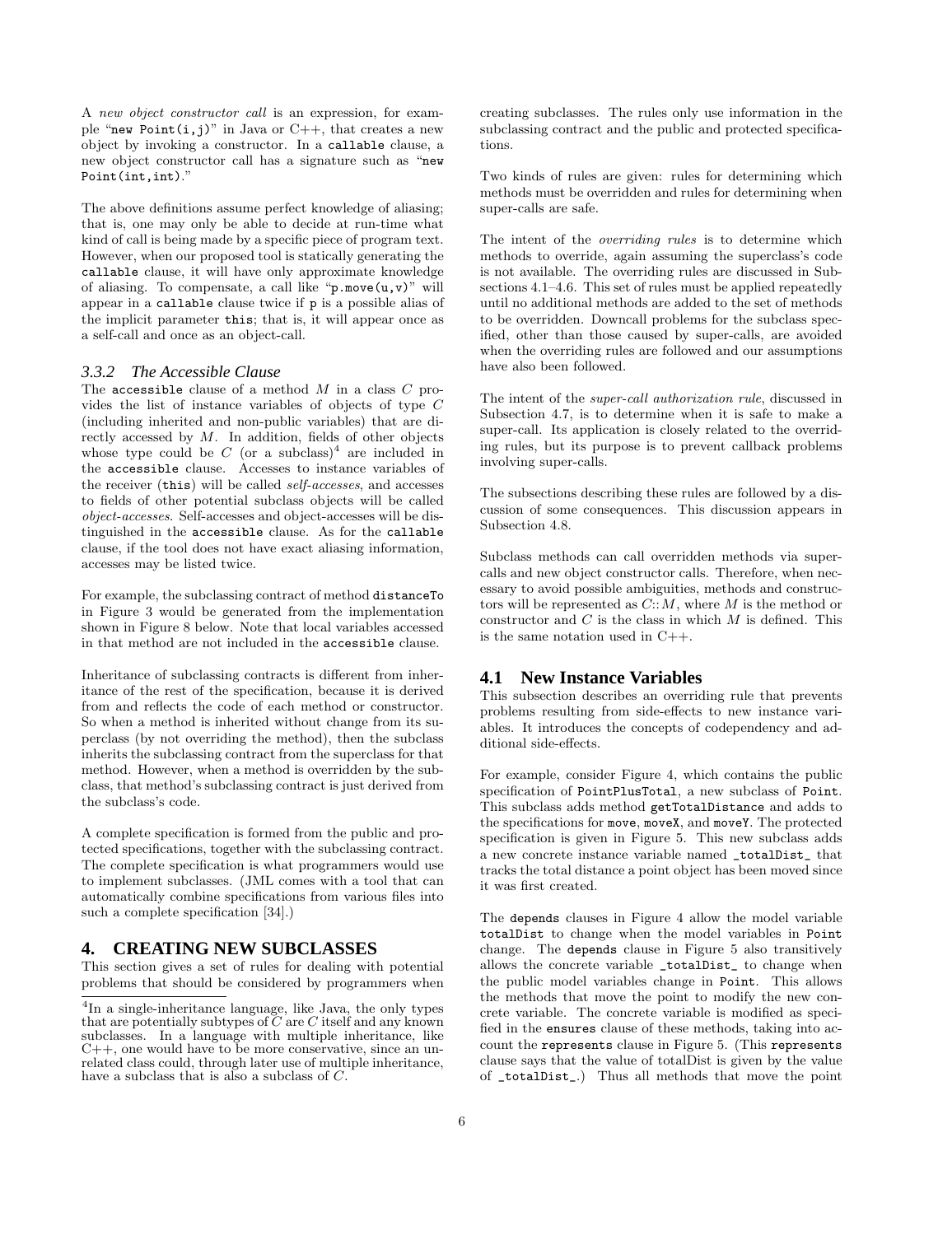will have to be overridden. The rule below ensures that the necessary methods have been overridden.

However, a similar situation may also arise with indirect dependencies. To handle this, the rule uses a notion of codependency. Variables V and W are codependent in M if there is some variable  $X$  such that  $X$  depends (perhaps indirectly) on both V and W, and X is modifiable by M. In particular, because V always reflexively depends on  $V$ , if  $V$ also depends on  $W$ , then  $V$  and  $W$  are codependent in any method in which  $V$  is modifiable. In summary, if  $V$  and  $W$ are codependent in  $M$ , then  $V$  and  $W$  are both modifiable by  $M.^5$ 

Additional side-effects rule. Let  $V$  be a superclass variable and W a new subclass instance variable. If V and  $W$  are codependent in a method  $M$ , then  $M$  must be overridden, unless the subclass's specification of M prohibits modification of W.

This rule requires a method override if the subclass method can have additional side-effects. A subclass method has additional side-effects if it overrides a superclass method and it modifies a concrete instance variable defined in the subclass; such changes are in addition to any that have been specified in the superclass. In class PointPlusTotal, any overriding method that modifies \_totalDist\_ has additional side-effects.

Formally, an overriding subclass method P may have additional side-effects if

- 1. P's postcondition implies an assertion  $A(W)$  involving a new concrete variable W, and
- 2.  $P$  needs to be able to modify  $W$  in order to ensure that  $A(W)$  holds on exit from P.

The postcondition itself may refer to a new concrete variable  $W$  implicitly; that is, it may explicitly reference a variable  $V$  that is codependent with  $W$  in  $P$ . The values of these variables may be related indirectly by either a represents clause or an invariant. For example, in Figure 4, the public specification explicitly references totalDist; however, it implicitly references the concrete variable \_totalDist\_, through the depends and represents clauses.

When a subclass method  $P$  can modify a concrete variable W, our approach requires both depends clauses and an assertion,  $A(W)$ , implied by P's postcondition. For example, if a subclass method  $P$  can modify a model variable  $V$  and its specification says it must modify  $W$  in order to achieve some effect on  $V$ , then a depends clause for  $V$  is required to allow this [17, 18]. On the other hand, if the depends clauses allow  $P$  to modify  $W$ , then  $P$ 's postcondition must imply an assertion about the state of  $W$ ; otherwise, if there is no

```
package edu.iastate.cs.jml.paper;
public class PointPlusTotal extends Point
{
  //@ public model int totalDist;
  //@ public depends: xCoord -> totalDist;
  //@ public depends: yCoord -> totalDist;
  //@ public depends: oldX -> totalDist;
  //@ public depends: oldY -> totalDist;
  /*@ public_normal_behavior
    @ modifiable: xCoord, yCoord, oldX,
    @ oldY, totalDist;
    @ ensures: xCoord == initX
    @ && yCoord == initY
    \begin{array}{lll} \mathbf{0} & \& \& \text{oldX} == \text{initX} \& \& \text{oldY} == \text{initY} \end{array}& totalDist == 0;
    @*/
  public PointPlusTotal(int initX, int initY);
  /*@ public_normal_behavior
         ensures: \result == totalDist;@*/
  public int getTotalDistance();
  /*@ also
    @ public_normal_behavior
    @ modifiable: totalDist;<br>@ ensures: totalDist
    @ ensures: totalDist<br>@ = \cdot \text{old}(\text{totalDis})@ = = \cdot \text{old}(\text{totalDist})<br>
@ + \text{distance}(\text{xCoc})+ distance(xCoord - oldX,
    @ yCoord - oldY);
    @*/
  public void move(int newX, int newY);
  /*@ also
    © public_normal_behavior<br>© modifiable: totalDist
         modifiable: totalDist:
    @ ensures: totalDist
    @ == \old(totalDist) + (xCoord - oldX);
    \mathbb{R} /
  public void moveX(int newX);
  /*@ also
    @ public_normal_behavior
    @ modifiable: totalDist;
    @ ensures: totalDist
    @ == \old(totalDist) + (yCoord - oldY);
    0*/public void moveY(int newY);
}
```
Figure 4: PointPlusTotal's public specification from the file PointPlusTotal.jml-refined.

 ${}^{5}$ In terms of Leino's work [18], V and W are codependent in  $M$  if they are in the same data group as a variable that is modifiable in M.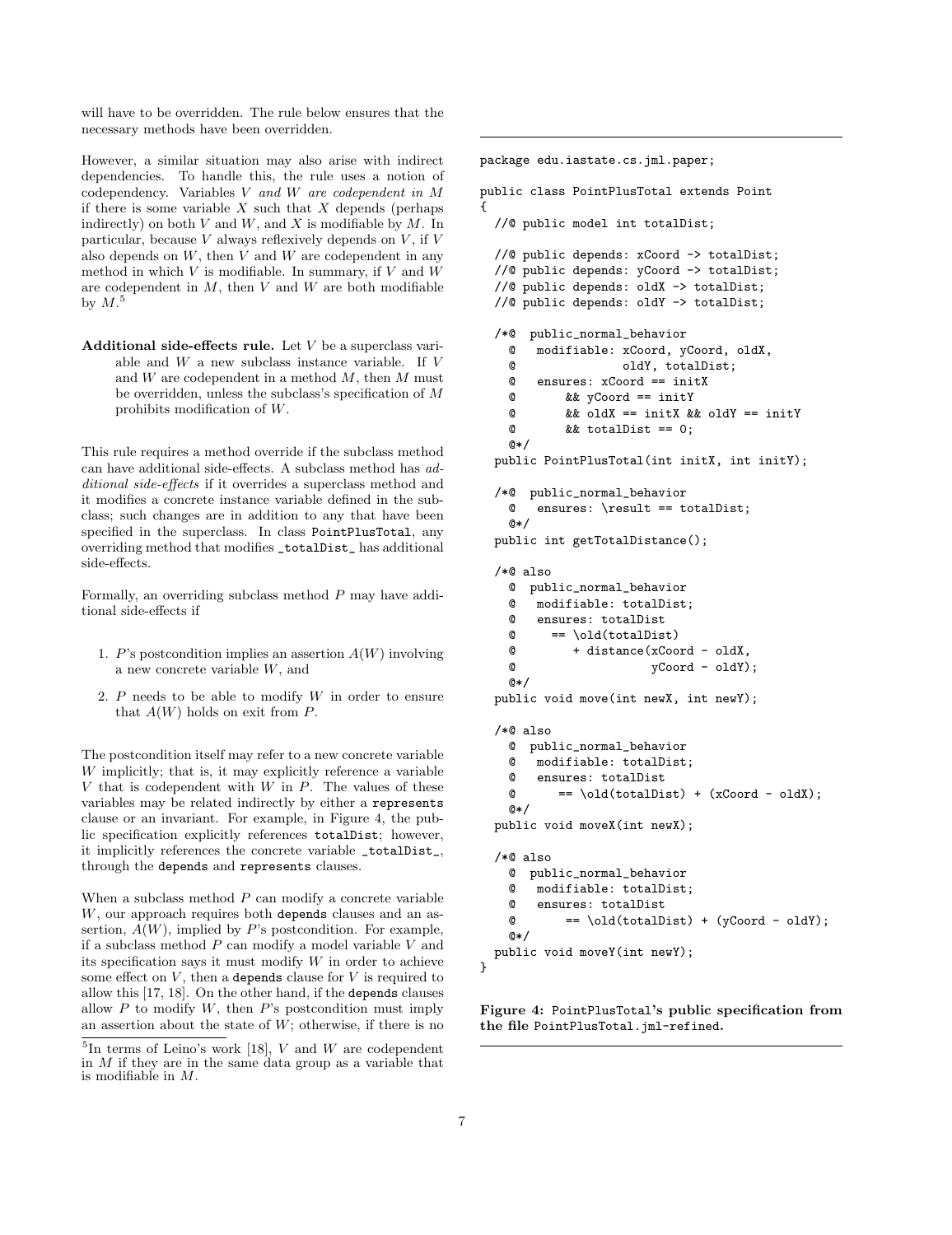```
package edu.iastate.cs.jml.paper;
/*@ refine: PointPlusTotal
           @ <- "PointPlusTotal.jml-refined";
  @*/
public class PointPlusTotal extends Point
{
   protected int _totalDist_;
   /*@ protected depends:
     @ totalDist -> _totalDist_;
     @*/
   /*@ protected represents:
     @ totalDist <- _totalDist_;
     @*}
```
Figure 5: PointPlusTotal's protected specification, from PointPlusTotal.jml.

assertion, then  $W$  can take on an arbitrary value allowed by any represents clause. Thus, another implicit assumption is that the subclass and implementer care about the state of  $W$  (in this sense the rule is perhaps too strong for those rare situations when the state of an instance variable does not matter).

If  $V$  is declared to depend on  $W$ , then all methods in which  $V$  is modifiable can also modify  $W$ . To avoid having to override the methods that do not need to modify  $W$ , one must explicitly specify that each such method does not change W. In JML, this can be done by using the expression  $\text{modified}(W)$ . With such a specification, a method without additional side-effects does not need to be overridden based on this rule. (Similar remarks apply to codependencies.) In summary, the additional side-effects rule ensures that exactly those subclass methods that may have additional side-effects have been overridden.

In JML, the keyword invariant introduces properties that must hold in all publicly-visible states of objects of the class. If more than one public or protected invariant clause occurs in a class, then all the given properties must hold in such states. Together, these properties are the invariant for the class. For example, subclass PointPlusInvariant specified in Figures 6 and 7 has a class invariant, given at the end of Figure 7.

The class invariant must hold at the beginning and end of all public methods. Therefore, when verifying an implementation of a public method, the class invariant will be conjoined with the method's pre- and postconditions. However, because non-public methods are not publicly visible, they may only assume the explicit precondition given in their specification. Furthermore, implementations of non-public methods are only required to establish the explicit postcondition given in their specification.

package edu.iastate.cs.jml.paper;

```
public class PointPlusInvariant extends Point
{
  /*@ public_normal_behavior
        modifiable: xCoord, yCoord,
    @ oldX, oldY;
    @ ensures: xCoord == initX
    @ && yCoord == initY
            &\& oldX == initX
    @ && oldY == initY;
    @*/
  public PointPlusInvariant(int initX, int initY);
}
```
Figure 6: PointPlusInvariant's public specification, from PointPlusInvariant.jml-refined.

Due to subclass invariants and represents clauses, the implied assertion,  $A(W)$ , may not appear explicitly as a conjunct in the postcondition. For example, the invariant in Figure 7 is implicitly conjoined with the postconditions of all public methods of PointPlusInvariant. It specifies that the value of concrete variable deltaDistance is determined by deltaX and deltaY. Thus, deltaDistance must be allowed to change whenever deltaX or deltaY changes; this is done using two depends clauses, as shown in the protected specification of Figure 7.

The concept of additional side-effects has another important purpose. As will be seen later, downcalls to methods that have additional side-effects can cause problems.

#### **4.2 Temporary Side-Effects**

Another problem that can arise when new instance variables are added to a subclass is caused by temporary sideeffects. A method has temporary side-effects if it modifies an instance variable and then restores the original value before it returns. Temporary side-effects can cause problems if a superclass method makes a downcall before the original value has been restored. For example, consider the implementation of Point shown in Figure 8. In that figure, method distanceTo is implemented using the move and distanceMoved methods. This implementation will not work properly when called from subclass PointPlusTotal, because move has additional side-effects that are not handled. That is, totalDist will not be restored, in violation of the modifiable clause of distanceTo. Therefore, distanceTo would have to be overridden.

Another problem due to temporary side-effects and downcalls is illustrated by the implementation of Point given in Figure 9. In this figure only the method distanceMoved, which has no additional side-effects, is used in the implementation of distanceTo. However, even this implementation may not work correctly when called from a subclass like PointPlusInvariant of Figures 6 and 7, because the subclass invariant is not established before distanceMoved is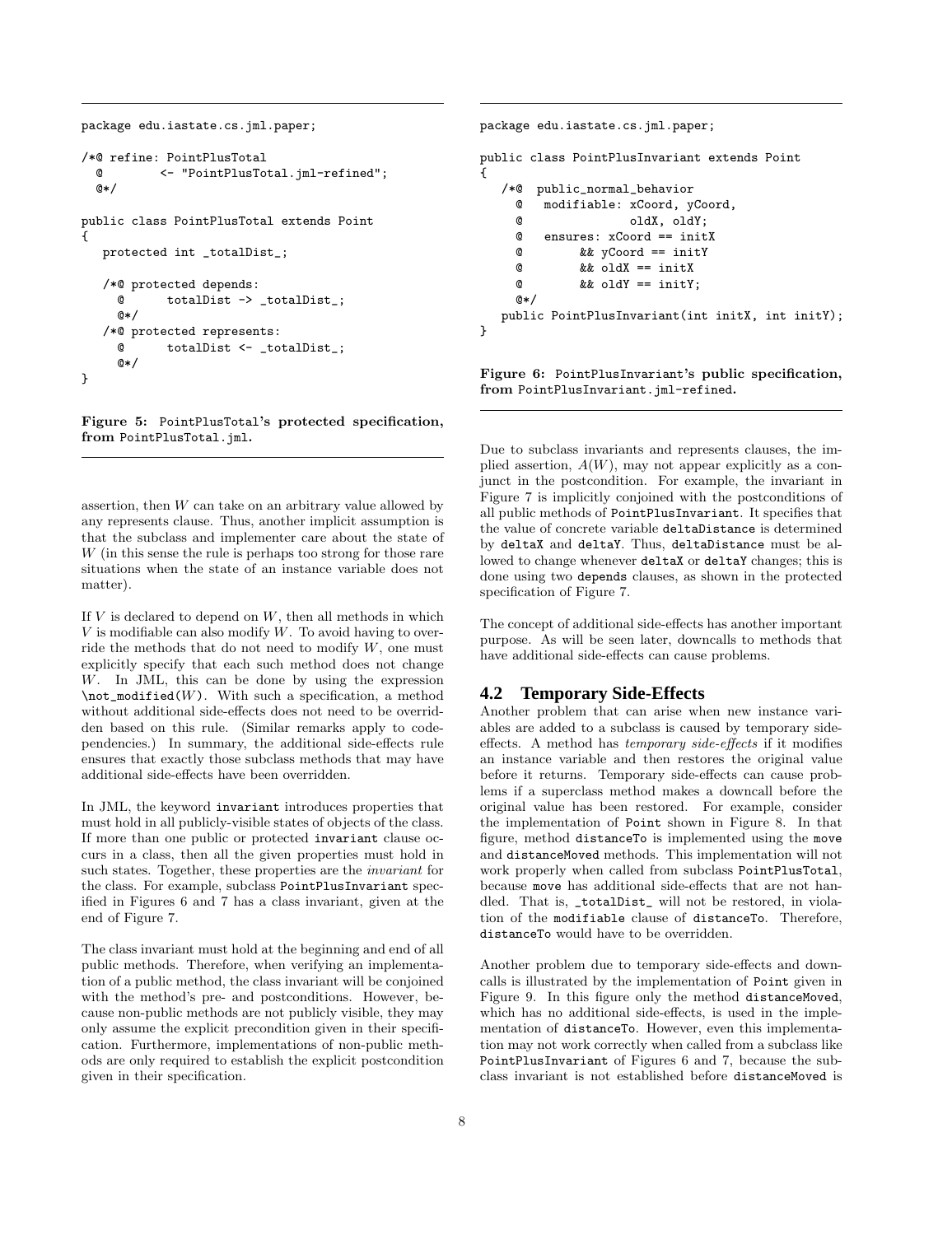```
package edu.iastate.cs.jml.paper;
/*@ refine: PointPlusInvariant
  @ <- "PointPlusInvariant.jml-refined";
  @*/
public class PointPlusInvariant extends Point
{
   protected int deltaDistance;
   /*@ protected depends:
     @ deltaX -> deltaDistance;
     @*/
   /*@ protected depends:
     @ deltaY -> deltaDistance;
     @*{}/{}/*@ protected invariant:<br>@ deltaDistance
          deltaDistance
     @ == distance(deltaX, deltaY);
     @*/
}
```
Figure 7: PointPlusInvariant's protected specification, from PointPlusInvariant.jml.

called. Since distanceTo might not work correctly, it would have to be overridden.

The first problem described above can be avoided by requiring an override if a superclass method calls a method with additional side-effects. But the second problem cannot be detected using only pre- and postconditions. JML does not allow temporary side-effects<sup>6</sup>; that is, in JML, variables not mentioned in the modifiable clause may not be assigned to by a method (or a method it calls). JML's semantics for the modifiable clause is more restrictive than necessary, but is simpler than our assumption. Recall that we assume that methods do not temporarily change and then restore instance variables around calls to public methods. With this assumption, it suffices to interpret modifiable clauses as only pertaining to modification of the value of variables between the pre- and post-states of a method. However, our assumption is difficult to check statically, whereas the JML rule is easy to check statically.

### **4.3 Subclass Invariants**

Another problem that occurs in the presence of subclass instance variables is related to subclass invariants. For example, a superclass method,  $M$ , could modify variables that invalidate a subclass invariant; if this occurs, it is unsafe for M to self-call down to public methods of the subclass since they expect this invariant to hold. The rule below is necessary because it is not possible, without superclass code, to

```
public class Point {
 protected int x, y, deltaX, deltaY;
 public void move(int newX, int newY){...}
  ...
 public int distanceTo(Point p) {
      int saveX = x, saveY = y;
      int saveDX = deltaX, saveDY = deltaY;
     move(p.x, p.y);int d = distanceMoved();
      x = saveX; y = saveY;
      delta X = saveDX; delta Y = saveDY;
      return d;
 }
}
```
Figure 8: Implementation of class Point. The code for distanceTo violates our assumptions, because it uses temporary side effects.

```
public class Point {
  protected int x, y, deltaX, deltaY;
 public int distanceMoved() {
      return Math.abs(deltaX)
             + Math.abs(deltaY);
 }
  ...
 public int distanceTo(Point p) {
      int saveDX = deltaX, saveDY = deltaY;
      int d = distanceMoved();
      delta X = saveDX; delta Y = saveDY;
      return d;
 }
}
```
Figure 9: Another implementation of class Point, which also has temporary side-effects.

know whether the subclass invariant has been established prior to such calls.

However, in the statement of the invariant rule, we use the notion of codependency (from Section 4.1) as a way to conservatively detect which variables might be related by an invariant. Recall that if two variables are related by an invariant, and one variable can be changed by a method, then the variables must be codependent in that method, otherwise the other variable could not be changed to maintain the relationship.

Invariant rule. Let  $S$  be a subclass of  $C$ . Let  $V$  be a concrete instance variable of  $C$  and let  $W$  be a new concrete instance variable of S. Let M be a method of C and O be an argument of M that could be of type  $S$ . If  $V$  and  $W$  are codependent in  $M$  and if  $M$ can directly or indirectly make a downcall on O to an

<sup>&</sup>lt;sup>6</sup>In part, JML disallows temporary side-effects because they also cause problems for reasoning about concurrent programs.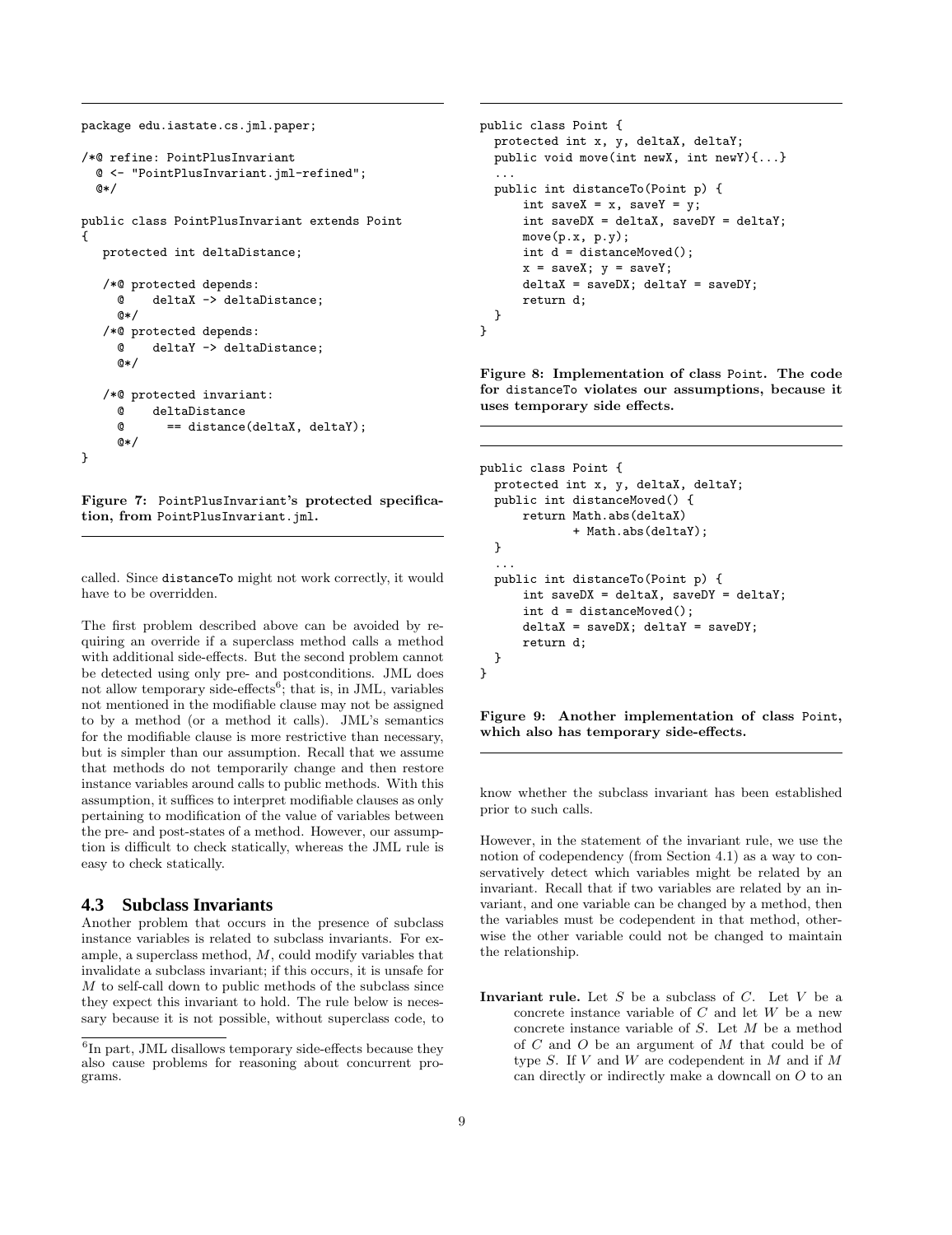overriding public method of the subclass, then M must be overridden.

In a language with a static type system, the static type of the argument  $O$  in the invariant rule would be  $C$  or some supertype of  $C$ . Object  $O$  in the invariant rule can only be a subclass object if O is passed explicitly or implicitly to  $M$ , since  $M$  does not know about subclasses. However, the object  $O$  would usually be  $M$ 's implicit receiver object this.

Furthermore, the invariant rule is not concerned with downcalls to non-public methods based on the following reasoning. Only public methods can implicitly depend on class invariants. A non-public method must explicitly state all of its preconditions. Suppose the new subclass invariant is  $I<sub>S</sub>$ . If a non-public method  $C::N$  with precondition  $Pre$  is overridden such that the overriding method  $S:: N$  expects the subclass invariant to also hold, then  $S:: N$  does not refine  $C:: N$ ; that is,  $S:: N$  has strengthened  $C:: N$ 's precondition to Pre &&  $I<sub>S</sub>$ . Such cases are handled by the method refinement rule of Section 4.5. Therefore, since a superclass method M does not know about subclass invariants, M does not require that these invariants hold unless it directly or indirectly calls down to a public method of the subclass.

Another problem involving subclass invariants is caused by the modification of superclass instance variables by unrelated classes. If some unrelated class modifies instance variables, then the new subclass invariant may no longer hold. This would cause downcall problems that cannot be eliminated by method overrides and is the reason our approach assumes that methods do not access instance variables of objects of unrelated classes.

#### **4.4 Mutually Recursive Methods**

This subsection describes an overriding rule that makes termination proofs possible. It prevents potential nontermination that may arise from new methods inserting themselves into cycles of mutually recursive methods.

A callback cycle occurs when a method, M, makes a call to another method, which then calls back to  $M$  (perhaps indirectly). A callback cycle means there is a cycle in the call graph, and thus there is potential for non-termination. The following rule prevents callback cycles in the call graph that would make a termination proof impossible without the superclass code.

Callback cycle rule. Let  $P$  be an overriding method in a subclass. If  $P$  calls a method  $M$  that calls back directly or indirectly to  $P$ , then  $M$  must be overridden.

The callback cycle rule ensures that all methods in a call graph cycle are overridden if any method in the cycle is overridden, since the rule is applied repeatedly until all methods in the cycle have been overridden. However, a callback cycle that occurs in the superclass will not occur in the subclass if the cycle is broken by one of the subclass methods. For example, in a superclass, a method  $M$  may call  $P$  which Suppose  $S$  is a subtype of  $T$ , then the public and protected specification of method  $m$  in  $S$  refines that of method  $m$  in  ${\cal T}$  if

1. Theory(S)  $\vdash$ <br>2. Theory(S)  $\vdash$  $T(T^m) \Rightarrow \text{val}(Pre^m_S)$ 2. Theory $(S)$  $s^m \Rightarrow Post^m_T$ 

3. Theory(S)  $\vdash$  Modifiable<sub>S</sub><sup>m</sup>  $\subseteq$  Modifiable<sub>T</sub><sup>m</sup>

Figure 10: A practical notion of method refinement [1, 2, 24, 28].

then calls back to  $M$ . However, if  $P$  is overridden and the new overriding method  $P$  does not call  $M$ , then this cycle does not occur in the subclass; thus the callback cycle rule would not require that  $M$  be overridden.

We assume that groups of mutually recursive methods do not contain methods from unrelated classes. This seems to be needed for soundness because overriding all classes involved in such a cycle does not prevent nontermination. For example, suppose A and C are classes for which no code is available. Further, suppose  $A::m$  and  $C::n$  are mutually recursive; in this case  $A$ :: m takes an argument of type  $C$ (or accesses a field of type  $C$ ) and  $C:: n$  similarly takes an argument of type  $A$ . Then, simply by making subclasses  $B$ of  $A$  and  $D$  of  $C$  and overriding  $m$  in  $B$  and  $n$  in  $D$  does not help the termination proof, because a call to  $B::m$  might pass an actual argument of type  $C$ , not one of type  $D$ , and the code for  $C::n$  is not available.<sup>7</sup>

#### **4.5 Method Refinement**

This subsection describes an overriding rule that deals with overriding subclass methods that do not conform to the superclass's specification. If a superclass method calls down to such a non-refining method, it may not behave as expected.

The notion of refinement relates behavioral specifications. The basic idea is that specification  $B$  refines specification A if the allowed behavior of B is a subset of the allowed behavior of A, that is, specification  $B$  is stronger than specification  $A$  [2, 9, 28]. A definition of method refinement that is sufficient for most purposes is given in Figure 10.<sup>8</sup>

In Figure 10,  $Theory(S)$  is the set of all formulas that follow from S and the semantics of the OO programming language and specification language. An expression such as  $\o{1d}(P)$ means that predicate  $P$  is applied to the pre-state, the program state at the beginning of a method invocation. The first and second proof obligations give the relationship that must hold between the preconditions and postconditions of the methods being overridden by  $S^9$ . The third proof obli-

```
2'. Theory(S) \vdash (\text{old}(Pre_S^m) \Rightarrow Post_S^m)\Rightarrow (\sqrt{\texttt{old}(Pre^m_T)} \Rightarrow Pos^m_T)
```
<sup>9</sup>When verifying the implementation of a class, one also

<sup>7</sup>Other features of a specification language, such as JML's measured by clause, may make termination proofs possible in such cases, but these are outside the scope of this paper. <sup>8</sup>This definition can be weakened by replacing proof obligation 2 of Figure 10 with the following [3]: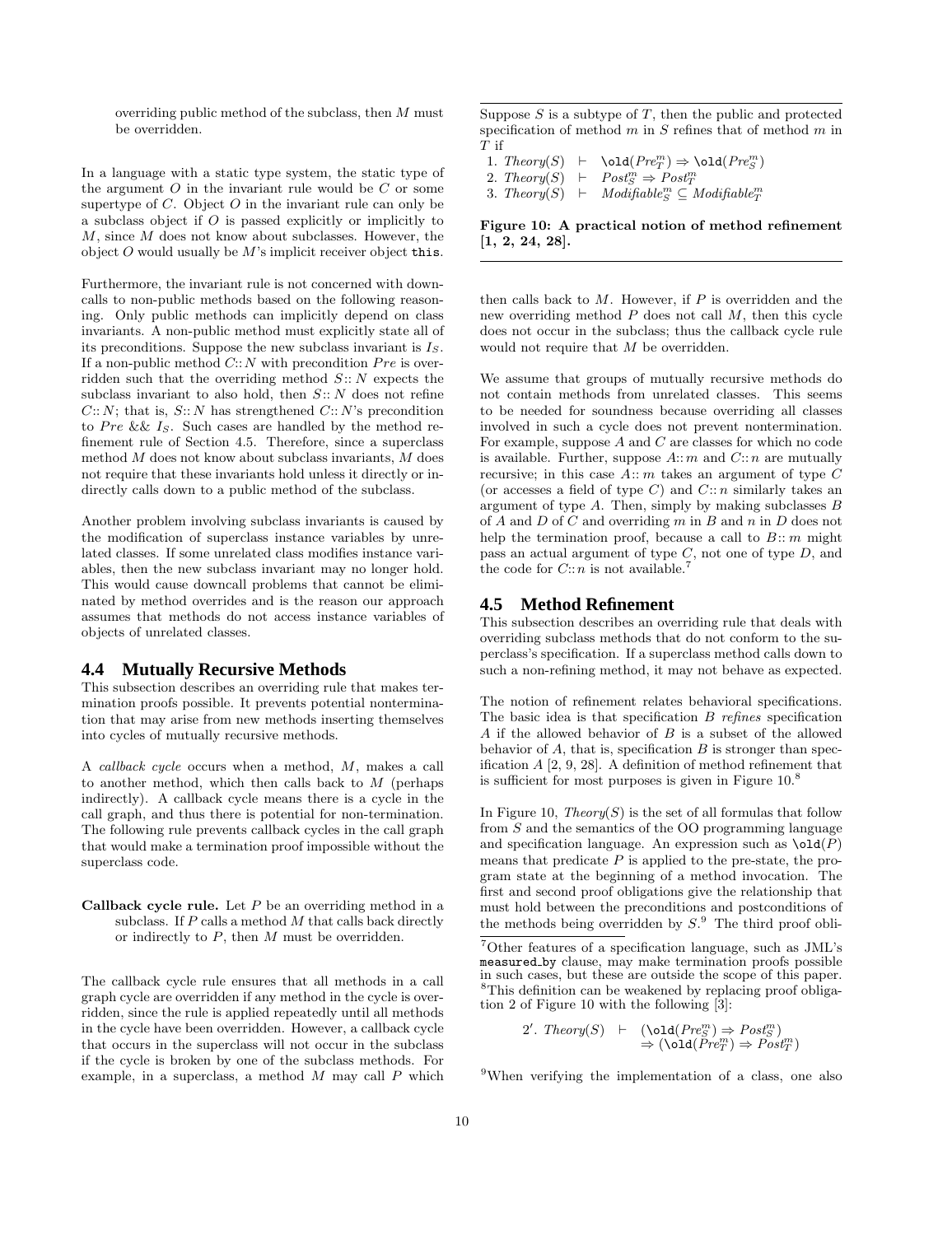gation says that the variables modifiable by method  $m$  in type  $S$  must be a subset of the variables modifiable by the overridden supertype method  $m$  in  $T$ , taking into account any specified dependencies.

Method refinement, in contrast to behavioral subtyping [1, 4, 21, 20], is defined from the point of view of the implementer rather than that of the client. Thus the protected specification must be used in reasoning about method refinement. However, because a subclassing contract does not specify functional behavior, it is ignored in reasoning about method refinement.

An overriding method that refines the method it overrides will be called a *refining method*, otherwise an overriding method is a non-refining method. A new subclass method that does not override a superclass method is neither a refining nor a non-refining method.

When  $C_{sub}$ :: P is a non-refining method, then its allowed behavior is not a subset of the allowed behavior of the superclass method  $C_P$ :: P it is overriding. Therefore, other superclass methods that call down to  $P$  may not behave as specified, since they were verified using the superclass specification of  $C_P$ : P. A downcall to  $C_{sub}$ : P can happen either as a self-call or via a subclass object-call. A subclass object-call is an object-call in which the dynamic type of the receiver could be a subtype of the current class. Hence, the following rule must be considered by the programmer whenever overriding a method.

Method refinement rule. A superclass method must be overridden if it makes a direct self-call or a subclass object-call to a method that has been overridden by a non-refining method.

If a subclass has a non-refining method, then methods must not make a this-argument call to a method that expects a superclass object. Furthermore, in general it is unsound to allow non-refining public methods in subtypes, since this breaks behavioral subtyping [1, 4, 21, 20]. This is why JML enforces method refinement by specification inheritance. However, in languages like C++ one can create a subclass that is not a subtype by using protected or private inheritance. In such cases, one is not concerned with making behavioral subtypes, and hence one will often override a method in a way that makes it non-refining. Thus, this rule is also useful in such languages.

## **4.6 Concrete Data Refinement**

So far we have assumed that the superclass's public and protected invariant is maintained by the new subclass. In this subsection, we explore the ramifications of changing the way data is represented.

Data refinement is a program transformation in which either one set of variables is replaced by a different set, or the set of variables is unchanged but their properties (e.g., invariants) are changed. Data refinement is usually used to make representations more concrete or more efficient [7, 6, 28, 29]. An example of data refinement, occurred above when Point's model variable oldX was refined to the concrete variables x and deltaX.

In a data refinement, a relation between the old and new variable is specified; this relation can be used to show that no unexpected behaviors arise [7, 6, 10, 28, 29]. In our example, this relation was specified by the depends and represents clauses in the protected specification for Point (Figure 2).

We distinguish two kinds of data refinement: model and concrete. Figure 2 is an example of model data refinement, where model variables are refined to concrete variables. A Model variable can be replaced by a concrete variable because model variables, by definition, need not be part of the implementation.

Concrete data refinement means refinement of concrete variables to concrete variables. In this section we explore concrete data refinement in a subclass, where its superclass's concrete instance variables are data refined by the subclass's concrete instance variables. In most OO programming languages, such as C++, Java, Eiffel, and Smalltalk, code inheritance does not allow an instance variable of the superclass to be replaced or removed, since this is not type safe in general. The problem is that inherited superclass methods would try to refer to missing or changed instance variables.

However, the programmer of a subclass can choose to ignore a superclass variable and use a different data structure in the subclass. Another possibility for concrete data refinement is that the programmer can use the same superclass variables but change the data's properties, and thus the way the data is interpreted and manipulated. This might happen accidentally when the documentation for the superclass is incomplete. However, concrete data refinement can only be safe if certain restrictions are followed and the necessary methods are overridden. Our purpose in exploring concrete data refinement is to explore the ramifications of:

- 1. not providing the representation invariant to programmers reusing a software framework or class library (i.e., keeping the representation private), and
- 2. making data structure changes to improve efficiency in comparison to inherited data structures.

The next rule must be considered when a subclass method directly accesses or modifies concrete variables of the superclass and either there is no protected invariant for the superclass or the subclass's protected invariant does not imply the superclass's protected invariant. "Direct access" means access that names specific instance variables; these may be instance variables of the superclass or instance variables of another object of a related class.

conjoins invariants to the pre- and postconditions of public methods. However, for refinement, one does not have to consider invariants; technically this is because one does the proof in the theory of the subclass, where the subclass invariant always holds.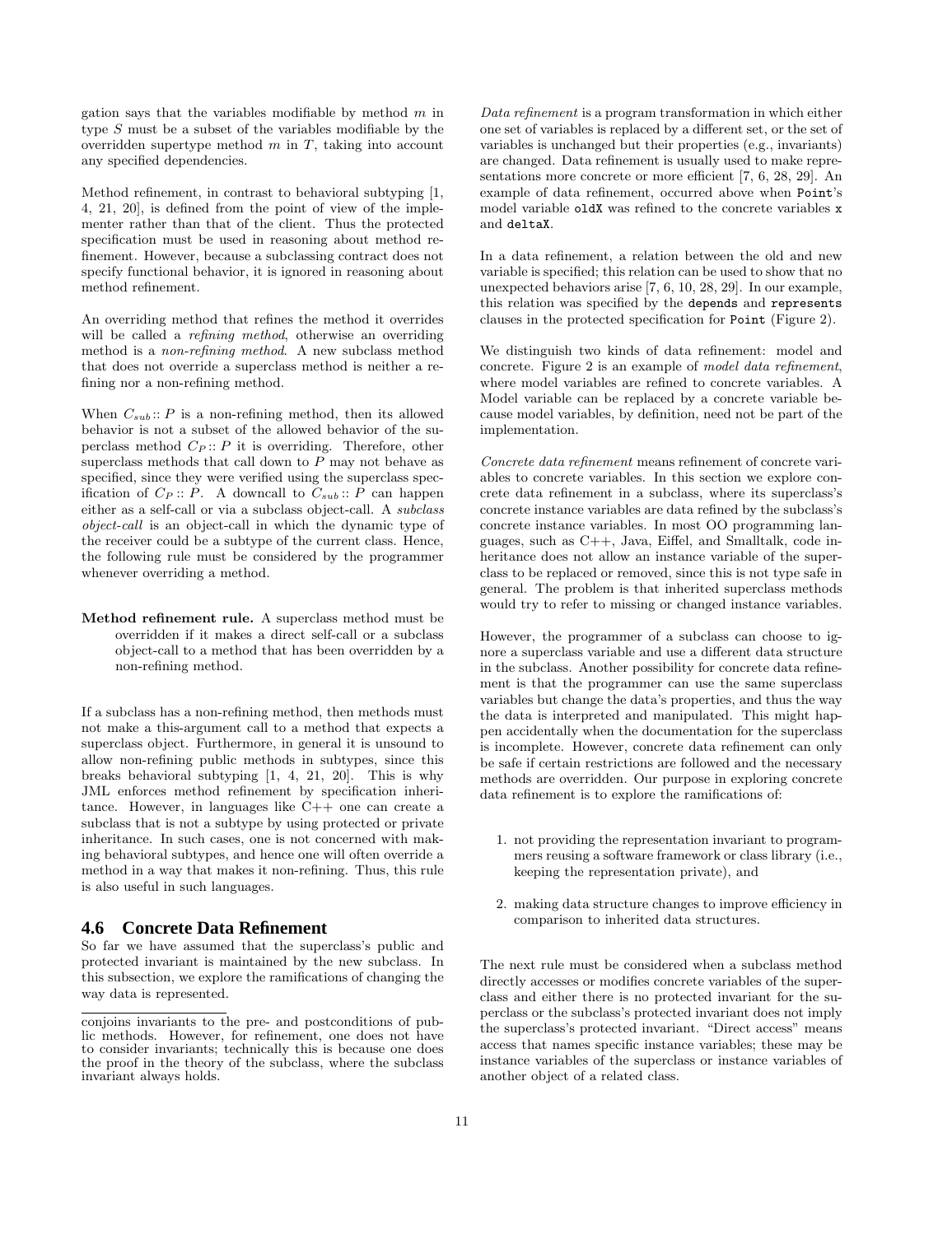Concrete data refinement rule. A method,  $M$ , must be overridden (i) if M makes a direct self-access or objectaccess to a concrete variable  $V$  that is data refined by the new subclass and (ii) if the part of the superclass's invariant that concerns  $V$  is not maintained by the subclass.

The above rule is concerned with accesses to variables in objects that are possible subclass objects; these are exactly the accesses that are included in the accessible clause (see Section 3.3.2).

The concrete data refinement rule mandates that superclass methods be overridden when they are expecting a different representation. So calling such superclass methods must not be allowed. For example, it would be unsafe to change the way the concrete variable deltaX is interpreted and used in the subclass without overriding all methods that access this variable. Such a change of interpretation would mean that the representation invariant of Point would no longer hold for subclass objects.

Although we have assumed that unrelated classes cannot access instance variables of a given class, several OO programming languages allow such access. For example, Java allows such access within packages, and  $C++$  allows it with its friend feature. Our rule for concrete data refinement is only valid if such accesses are not permitted. Therefore, JML only allows such concrete data refinements if the invariant of the subclass implies the invariant of the superclass. Indeed, JML's use of specification inheritance forces the subclass to maintain the superclass's invariant. However, we did not want to limit our study to JML.

## **4.7 Super-Calls**

In this subsection we discuss a rule for determining when super-calls are safe.

Often it is convenient to call a superclass method when making a minor extension to a method in a subclass. Furthermore, in some cases it can be mandatory that the superclass method be called. For example, if the subclass is not making a concrete data refinement of the entire superclass representation, then an overriding subclass method M must make a super-call to the overridden superclass method  $C_M: M$ , if  $C_M: M$  modifies private instance variables or calls private methods with such side-effects. Without the superclass code or more information, it is not possible to know the effect of these calls and accesses on private instance variables. But it is outside the scope of this paper to determine exactly when a super-class call is necessary. We leave that for future work.

However, super-calls are not always safe. Consider the Java implementation, shown in Figure 11, of two of the subclass methods that had to be overridden by PointPlusTotal based on the additional side-effects rule. Calling the superclass method and updating totalDist seems like an obvious implementation. However, the callable clause of method Point:: move in Figure 3 indicates a self-call to moveX and moveY. Thus, the variable \_totalDist\_ might be updated twice, because Point::move calls down to PointPlusTotal:: public class PointPlusTotal extends Point { protected int \_totalDist\_;

...

```
public void move(int newX,int newY) {
      super.move(newX, newY);
      _ totalDist_ =
         _totalDist_ + distanceMoved();
  }
  public void moveX(int newX) {
      super.moveX(newX);
      _totalDist_ =
         _totalDist_ + deltaX;
 }
}
```
Figure 11: Incorrect implementation of subclass PointPlusTotal.

moveX (from Figure 11), which also updates this variable. Any superclass method that calls down to a method with additional side-effects cannot safely be called without superclass code.

The solution to this, and to other similar downcall problems, is to prevent super-calls to methods that have been invalidated by the new subclass. A superclass method is invalidated by the new subclass if it might no longer satisfy its superclass specification or calls down to a method that might have additional side-effects (as in the above example). A superclass method might no longer satisfy its superclass specification if it had to be overridden based on one or more of the rules given earlier, aside from the additional side effects rule. That is, a superclass method might no longer satisfy its superclass specification if: (i) it has side-effects that could invalidate a subclass invariant and calls an overridden public method (invariant rule), (ii) it is a member of a callback cycle that had to be overridden (callback cycle rule), (iii) it calls down to a non-refining method (method refinement rule), or (iv) it accesses a variable  $V$  and the subclass does not maintain the superclass's invariant concerning V (concrete data refinement rule).

A superclass method that calls down to a method that might have additional side-effects might still satisfy its specification, but without the superclass code (or more information), it is not possible to know what effect calling it may have on subclass instance variables. This was described in the discussion of Figure 11 above. Therefore, a superclass method that calls down to a subclass method with additional sideeffects must also be considered to be invalidated.

The rule below is based on the following reasoning. Suppose a superclass method  $M$  has been invalidated by the new subclass and thus should not be executed. If M has been overridden by the subclass, then the only way it can be invoked is via a super-call. Therefore, super-calls to M must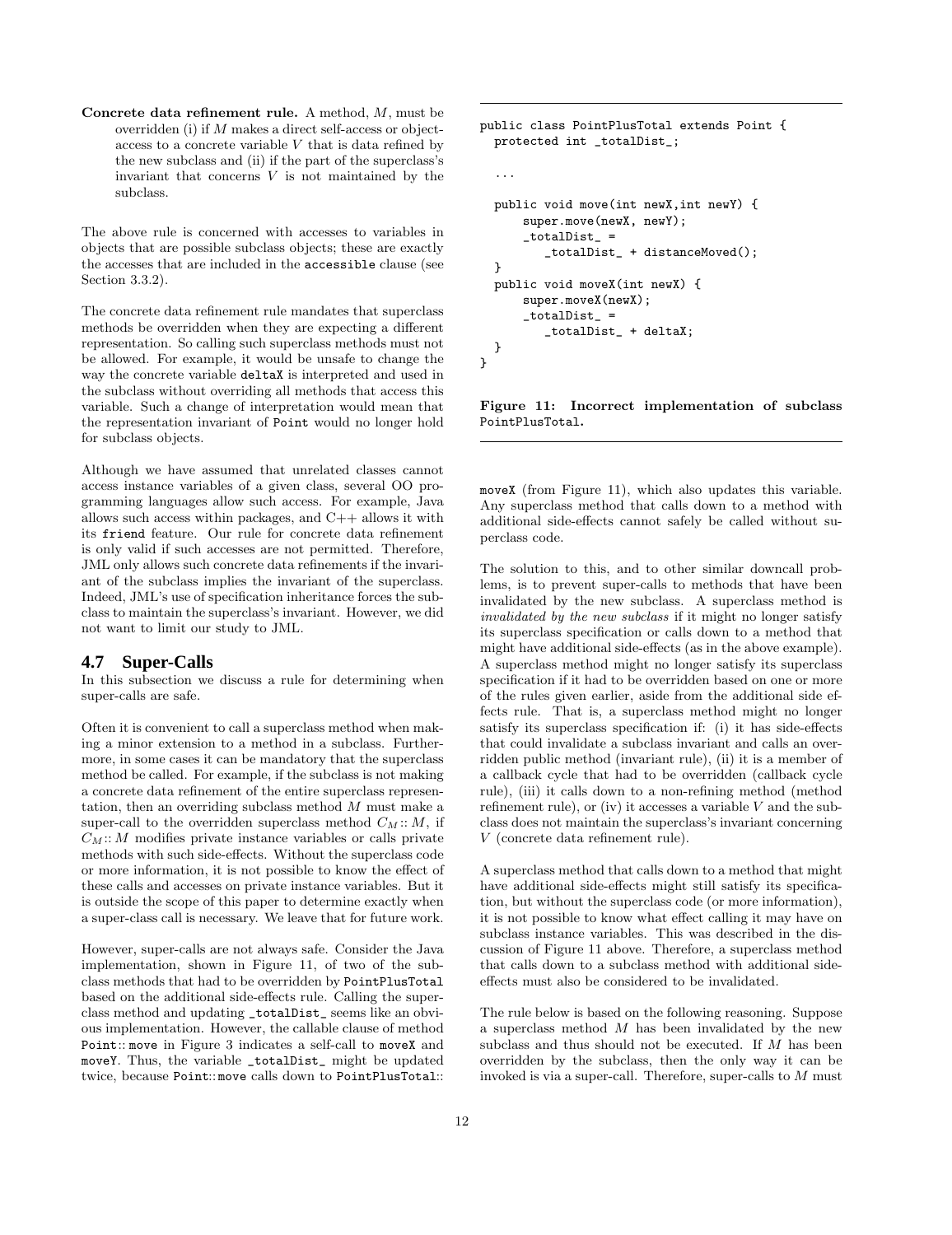also be prevented.

Super-call authorization. A superclass method may only be called by subclass methods, if it has not been invalidated by that subclass.

The above rule ensures that all methods of the superclass that are super-called satisfy their specifications and have no additional side-effects. A superclass method can only have additional side-effects if it calls a method that has been overridden by a subclass method. For example, in subclass PointPlusTotal, the depends clauses from Figure 4 and the modifiable clauses of methods move, moveX, and moveY from Figure 1 specify that these methods have additional side-effects and have to be overridden; that is, they modify subclass instance variables. Hence, the super-call authorization rule says that any methods in Point that directly or indirectly make (down)calls to these methods are invalidated and cannot be called by the subclass. For example, Point::move is invalidated because of its self-call (downcall) to moveX (Figure 3). Therefore, the super-call in the invalid implementation of move, shown in Figure 11, would not be allowed.

On the other hand, the super-call in the implementation of PointPlusTotal:: moveX shown in Figure 11 is permitted, since Point: moveX has not been invalidated by the new subclass.

Some languages with multiple inheritance, such as C++, permit calls to methods of any named superclass; such calls are also super-calls and need to take the above rules into account. When applying this rule, one needs to use the subclassing contract of the superclass method being called; this is because a method  $B: M$  could be invalidated while the method it overrides,  $A: M$ , is not invalidated by a new subclass.

#### **4.8 Discussion**

In this subsection we discuss two consequences of the rules. The first subsection below describes an overriding rule that deals with unoverridable invalidated methods. The second notes cases in which a correct subclass cannot be written, based on the rules given above.

#### *4.8.1 Unoverridable Methods*

From the point of view of a new subclass, an unoverridable method is a method that it cannot override. For example, final methods of a superclass may not be overridden in Java, and non-virtual methods may not be overridden in C++. Methods of a superclass may also be unoverridable because of visibility control; for example, private methods are unoverridable in Java and C++; static methods and constructors are also unoverridable. Further, from the point of view of a new subclass, S, methods in classes that are unrelated to  $S$  are also unoverridable. The following rule deals with invalidated, non-public methods that are unoverridable; its purpose is to prevent such methods from being invoked.

Unoverridable method rule. If a non-public superclass method, M, cannot be overridden, and is invalidated by the new subclass, then all methods that directly call M must be overridden and M cannot be called by subclass methods.

Notice that the above rule only applies to non-public methods. If M were public, then behavioral subtyping would fail for the subclass, because  $M$ , an invalidated, non-overridable method, could be called by clients of the subclass.

Furthermore, in a language like  $C++$ , one can use protected inheritance without worrying about behavioral subtyping. However, if one inherits an unoverridable, invalidated public method, there is no way to prevent clients from calling it. Thus there would be no way to guarantee that such a method meets its specification.

#### *4.8.2 Unimplementable Subclasses*

An interesting result of our study is that in some situations it may not be possible to write a verifiably correct implementation of a subclass specification without seeing the superclass's code. One such situation is when, based on the rules, a public method must be overridden, and that method is unoverridable, or when a method in an unrelated class is invalidated by the new subclass.

Another example occurs in situations like the following. Suppose part of the superclass object state is private and is maintained by a non-public method  $M$ . If  $M$  calls a method that may have additional side-effects, then a provably correct implementation satisfying the class specification cannot be created without some trick like saving and restoring the object state, which our technique prohibits.

One way to avoid these problems is to allow all methods in a class to be overridable (e.g., avoiding the use of final in Java), and to allow subclasses to directly access all instance variables (e.g., avoiding the use of private in Java). We leave for future work a classification of such situations and ways to avoid them.

#### **5. SOUNDNESS**

The soundness of our technique is based on the ability to verify correctness of the code of the new subclass with respect to its specification. This is done using the formal specifications of both the subclass and its superclasses, and the code of the subclass, but without any superclass code. We assume the existence of a verification logic for the OO programming and specification languages (e.g., [31]) and that the superclass code has been verified as correct. We assume the new subclass has a formal specification with the three parts described above.

The partial correctness proof for the subclass would be done in the standard way using method specifications for method calls; that is, one would use the superclass specifications for both super-calls and self-calls to inherited methods, and the subclass specifications for self-calls to subclass methods. Object-calls are handled using the specification of the static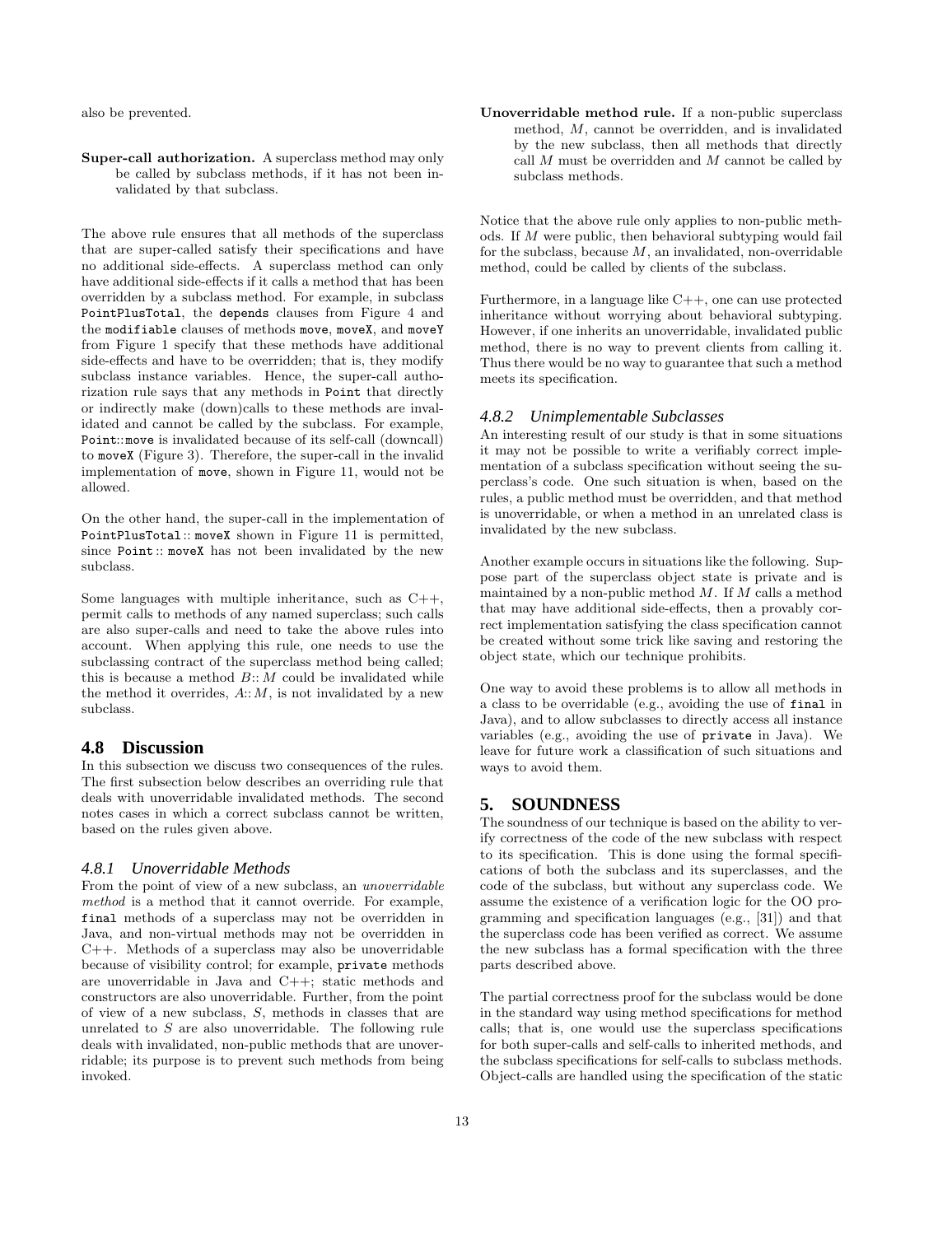type of the receiver [16]. The proof of termination would also be standard if the code for all methods in a mutually recursive callback cycle is available.

To have a valid partial correctness proof, all superclass methods called by the subclass must satisfy their superclass specification and must not have additional side-effects; that is, a subclass must not call invalidated (see Section 4.7) superclass methods. We also assume that a subclass does not have non-refining, public methods, since in general such subclasses can have downcall problems that cannot be prevented via method overrides. We assume that these are the only ways that a subclass can invalidate superclass methods; proving this assumption is outside the scope of this paper and would require choosing a programming language and a specification language and doing a formal analysis of this combination. We leave that as future work. However, this assumption seems reasonable based on our assumptions in Section 2. The following theorems ensure that a standard proof will be valid.

Valid Specification Theorem: If none of the rules given in this paper are violated in the implementation of subclass methods, then the subclass code does not call any invalidated superclass methods.

Proof sketch: Induction on the number of overridden methods using the rules and the above assumption about the only ways to invalidate superclass methods.

Mutual Recursion Theorem: If none of the rules given in this paper are violated in the implementation of subclass methods, then there are no callback cycles involving both subclass and superclass methods.

Proof sketch: The callback cycle rule and the super-call authorization rule prohibit callback cycles involving both subclass and superclass methods.

The valid specification theorem means that superclass methods called by the subclass satisfy their specifications. Furthermore, the mutual recursion theorem means that the code needed for a termination proof of mutually recursive methods is available. Thus, if the code of a new subclass follows the rules, then a standard proof of its correctness would be valid.

## **6. TOOL SUPPORT**

Tool support is necessary to automatically create subclassing contracts and to assist in applying the rules. This section describes our plans for a tool that will fill this role for JML and Java.

Our proposed tool will have three phases. It will work on a per-class basis, looking at related classes mentioned in the code. For a given class, the first phase will typecheck the code and generate its subclassing contract (i.e., the callable and accessible clauses).

The subclassing contract always reflects the current calling structure of a class no matter how many layers there are



Figure 12: The three levels of methods used in the guidelines for library providers. Arrows indicate that calls can be made in the arrow's direction.

in the class hierarchy; that is, the subclassing contract of a method defined in the subclass is derived directly from the code of that method, but the subclassing contracts of inherited methods are inherited in the same way that methods are inherited by subclasses.

Phase 2 will generate the transitive closure of the callable clauses to obtain the methods directly or indirectly called. From this the directly and indirectly called methods can be listed so the invariant rule can be applied more easily. The details of how the transitive closure will be computed is given in Appendix A.

Phase 3 will check to make sure, based on our rules, that all methods have been properly overridden. For example, the tool may say that a superclass method should be overridden. The tool may also complain that a method was not overridden properly if the overriding method makes a super-call to an invalidated superclass method.

## **7. CLASS LIBRARIES**

A major purpose of our study was to identify the kinds of problems that arise when creating a subclass without the superclass code. For each potential problem identified, rules or restrictions were given that prevent such problems. The rules in our paper are conservative, but, based on our experimentation with much more complicated examples, we believe that these rules identify issues that must be considered by OO programmers in general when creating subclasses. Even if the superclass code is available, the calling structure and fields accessed must be considered when determining which methods to override.

However, our study also provides some insights for framework and class library designers and implementers. The idea is to use three levels of methods: public non-pure, public pure, and non-public (see Figure 12). The visibility of the methods in each level is given by the name; for example, public non-pure methods would be declared public in Java. Public non-pure methods cannot be called by other methods, but may call methods in the other two levels. The public pure methods can only be called by public methods; they may call pure public and non-public methods. The nonpublic methods can be freely called by all other methods of the class, and may only call other non-public methods.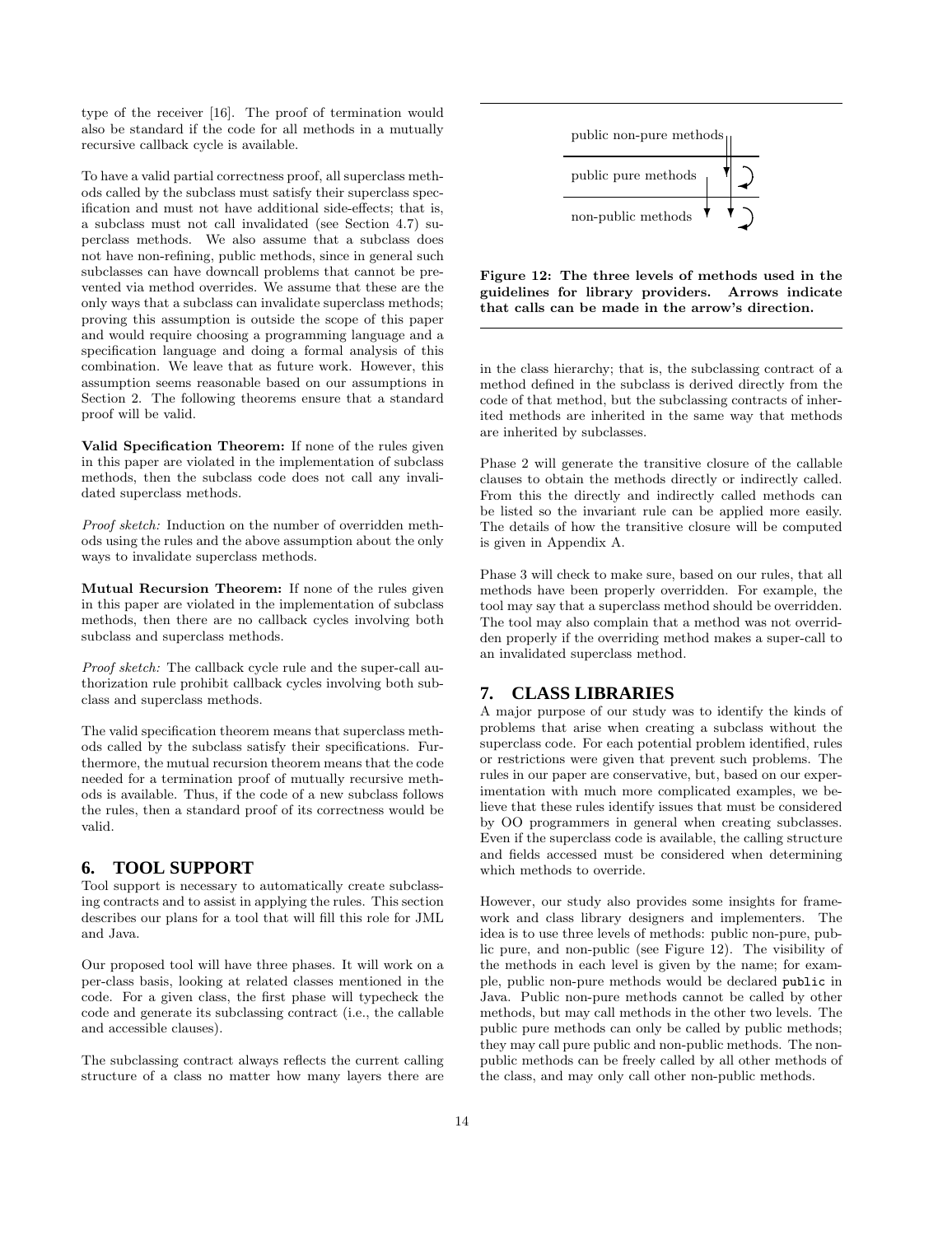The idea described above is the main one embodied in the following guidelines. To these we add a few other assumptions and details, for soundness. If the library provider and reuser adhere to these guidelines, then reasoning about creating valid subclasses is simplified. These guidelines are overly restrictive in some cases, but they guarantee that a reuser can easily make a correct subclass without seeing the library's source code. By "easily" we mean that the reuser only needs to follow the simple guidelines for programmers described later in this section; that is, the reuser does not need to have read this paper and does not need to think about the application of our rules. In particular, these two sets of guidelines guarantee that methods in the library are never invalidated, and so super-calls are always safe.

## **7.1 Guidelines for Implementers of Libraries**

For each library class:

- L1 methods should not directly access any instance variables from unrelated classes,
- L2 methods should not call the public methods of an object while temporary side-effects have not been restored in that object, and
- L3 overriding methods should refine the method being overridden.
- For each library class that can be subclassed by reusers:  $10$
- L<sub>4</sub> there should be no mutually-recursive methods,
- L5 methods should not make this-argument calls,
- L6 methods should not self-call or super-call non-pure public methods,
- L7 non-public methods should not call the public methods of a related class,
- L8 if a protected concrete instance variable of type T cannot hold all values of type  $T$ , then its domain should be described in a protected invariant.

Guidelines L1 and L2 are assumptions made in our approach and are necessary for its soundness; as explained earlier, they prevent problems related to calls while a subclass invariant does not hold. Note that guideline L1 holds automatically in Smalltalk, where there are no public instance variables. Guideline L3 is fundamental to behavioral subtyping; it is built-in to JML.

Guideline L4 eliminates mutual recursion, and thus the need for reusers to think about the callback cycle rule. Guideline L5 eliminates problems caused by callbacks. This guideline disallows mutual recursion among unrelated classes and prevents problems related to subclass invariants involving this-argument calls.

Guideline L6 gives reusers the ability to prevent non-public superclass methods from having additional side-effects. The only way a superclass method can have additional sideeffects is if it calls down to a subclass method with additional side-effects. Guideline L6, if followed, means that superclass methods must directly modify instance variables or call nonpublic methods to implement side-effects. This guideline means that the only methods with side-effects that can be called are non-public methods. Since non-public methods are not required to establish invariants, they are also not required to have additional side-effects. This allows reusers to avoid invalidation of superclass methods caused by additional side-effects; they can do this by not overriding these non-public methods.

Guidelines L2, L5, and L7 mean that non-public methods cannot be invalidated by subclass invariants. Thus, in all cases, superclass methods are not invalidated and can be called. Guideline L8 and the others make it possible to avoid concrete data refinement, which we have assumed does not occur.

## **7.2 Guidelines for Reusers Inheriting from Libraries**

Programmers who are using libraries or frameworks that follow the above guidelines, but are not themselves producing extensible libraries or frameworks, do not need to follow the above guidelines. However, reusers should pay attention to the following guidelines:

- R1 avoid additional side-effects when overriding non-public methods that modify superclass instance variables,
- R2 avoid creating a group of mutually recursive methods involving a method of a library superclass,
- R3 when overriding a superclass method, always refine it,
- R4 make the subclass's protected invariant imply the superclass's protected invariant, when superclass instance variables have been exposed to the subclass (or other classes).

If the above guidelines are followed, then super-calls will be safe. Note that JML requires that guidelines R3 and R4 are followed.

#### **7.3 Discussion**

Following both sets of guidelines ensures that additional side-effects do not invalidate other methods. This means that methods can be implemented and reasoned about independently of each other.

Our guidelines could also be used to help with the organization of a class library or framework. Its implementation could be reviewed for its reusability using the subclassing contracts of its classes in light of the guidelines for library providers.

We leave as future work making these guidelines less restrictive for library implementers. Another direction of future

<sup>10</sup>A library class cannot be extended by a reuser if it is private or final in the Java sense.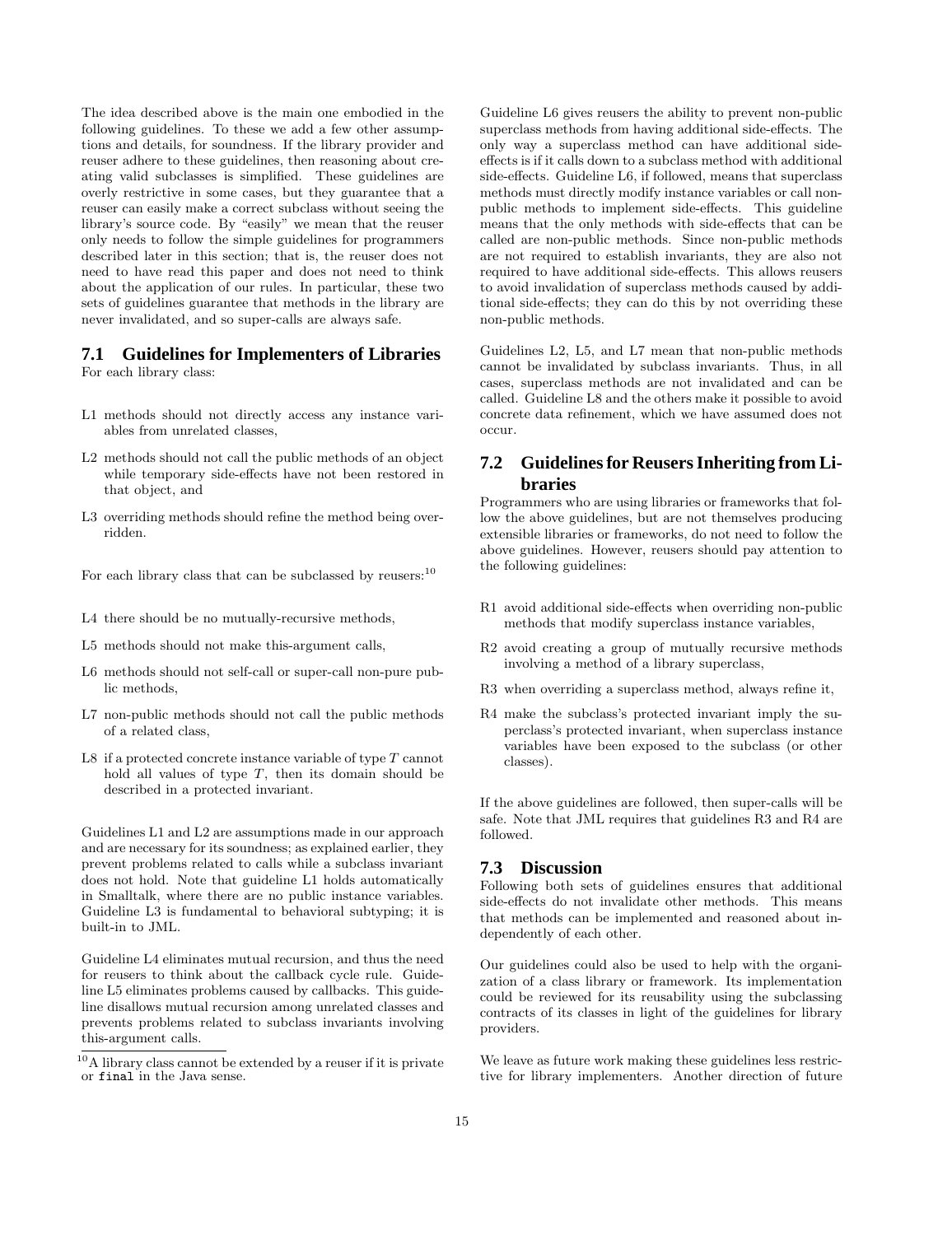work might be further restrictions that would make fewer demands on reusers.

### **7.4 Informal Documentation**

What do these guidelines say about informal documentation for class libraries and frameworks?

One clear conclusion is that the notion of documentation as a contract [19, 24, 25] is essential. For example, guideline L8 says that libraries have to be documented with public and protected invariants, and this is required by guidelines R3 and R4 as well. Such contracts benefit greatly from formality, but even informal contracts are better than none. Informal contracts can be structured into invariants, preand postconditions for methods, and modifiable clauses to help make them more understandable and readable [19]. We believe that the division of specifications into public and protected parts is another way to help make such specifications more understandable, since it separates the information needed by clients from that needed by reusers writing subclasses.

Guidelines L6 and L7, illustrated in Figure 12, divide the methods of a library class into layers. The layers themselves are a substitute for the subclassing contract. That is, they eliminate the need for library documentation to include something like the subclassing contract. However, if a library provider cannot strictly follow this layering, something like the callable and accessible clauses in the subclassing contract needs to be part of the documentation provided for the library. Since these are essentially lists, there seems to be no reason not to use the formal notation and automatic tool support for generating them.

Finally, documentation for a library needs to discuss the guidelines for reusers, and especially to highlight guidelines R1 and R2.

#### **8. RELATED WORK**

Leino introduces the notion of data groups and dependencies for controlling which subclass fields can be modified by an overriding subclass method [17, 18]. The depends clause in JML is derived from Leino's work. A specification language needs a feature like the depends clause to allow a tool to apply the additional side-effects rule. However, Leino's work does not attempt to solve downcall problems caused by subclassing.

Kiczales and Lamping informally describe the kind of documentation that needs to be provided by an "extensible class library" [12]. Kiczales and Lamping show that more knowledge of the calling relationships among methods is needed by programmers inheriting from a class library. They propose that methods be organized into layers; a method may call another method, only if the other method is a member of the same layer or is on a lower layer [12, section 4.8]. This is similar to our guidelines for library providers that organize the methods of a class into three levels. However, in our guidelines, the public non-pure methods are not allowed to call each other, which is key to preventing invalidation of superclass methods. Kiczales and Lamping also propose that methods be grouped based on the instance variables manipulated by methods within the group; every method in such a group would be overridden, whenever any member of the group is overridden [12, sections 4.5 and 4.6]. Thus, a group would be inherited as a whole by subclasses. The documentation they propose is informal, and thus, does not allow static checks for possible problems when new subclasses are created.

Lamping later formalizes some of these ideas into a type system approach for describing what he calls the specialization interface, an interface between a class and its subclasses [13]. An important benefit of this technique is that it allows for additional error detection when new subclasses are created. However, in contrast to our technique, Lamping's does not say anything about super-calls and requires that entire groups be overridden. Our technique only requires that methods be overridden if they have been invalidated or if they have additional side-effects.

Steyaert, Lucas, et al. introduce a similar approach called "reuse contracts" for specifying a contract between a class and its subclasses [22, 38]. Like a specialization interface, a reuse contract specifies the calling interdependencies of methods of a class, that is, a reuse contract lists the other methods on which a particular method depends. The primary innovation of this approach is in defining a set of operators on reuse contracts that allow safe transformations to the calling structure. It also allows the detection of conflicts between a class and its subclasses due to changes in the calling structure of the superclass, and it formalizes the meaning of correctly implementing a reuse contract. However, a reuse contract does not necessarily list all methods called. Only those methods manually determined to be important for inheritors are included, although no guidelines are given for how to do this. In addition, reuse contracts are primarily concerned with the evolution of superclasses, while our work is concerned with the addition of new subclasses.

All of the above approaches are syntactically based, that is, they do not necessarily detect or prevent errors caused by changes in the behavior of methods overridden by subclasses.

Perry and Kaiser [33] address the semantic problem caused by changes in the behavior of methods overridden by subclasses in the context of their work on testing. They point out that inherited superclass methods must be retested unless "the new subclass is a pure extension of the superclass, that is,  $\dots$  there are no interactions in either direction between the new [subclass] instance variables and methods and any inherited instance variables and methods." They further show that a different set of tests may be needed to retest these inherited methods. However, our technique does not limit the interactions between superclasses and subclasses so severely. Further, if the documentation and reasoning technique we propose is followed, then inherited methods would not need to be retested.

Stata and Guttag [36] solve this semantic problem by requiring that new subclasses implement behavioral subtypes [1, 4, 21, 20] of their superclass. They extend the partitioning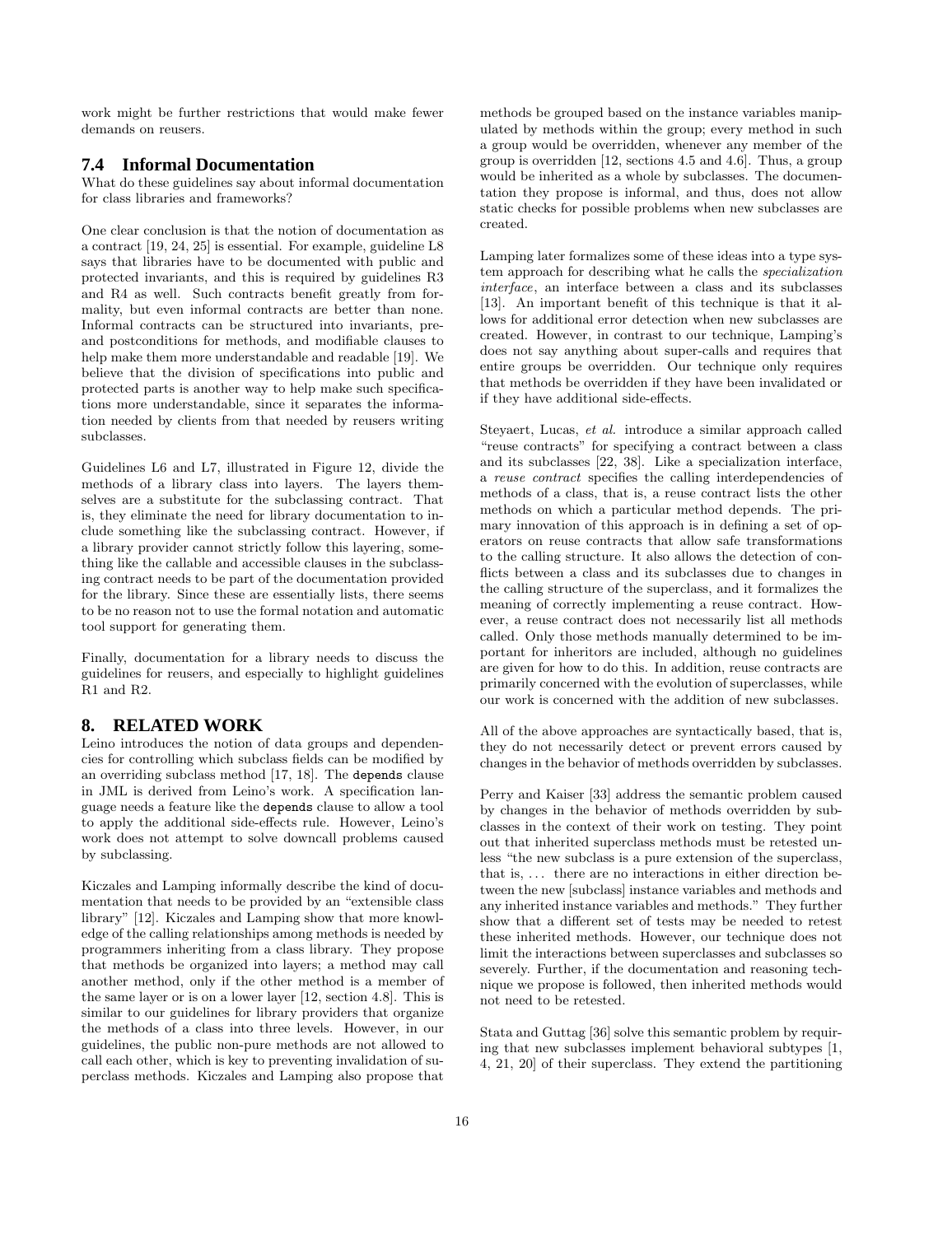ideas of Kiczales and Lamping [12] and Lamping [13] into a formal system of class components composed of disjoint sets of methods and instance variables. No method in one component is allowed to directly access variables in another component, and all methods within a component must be overridden whenever any one of the methods in the component is overridden. This permits individual components to be implemented, reasoned about, and overridden independently of other components of a class. However, in this formalization, improvements to individual methods cannot be made without overriding all methods of a component, even when the modifications would not change observable behavior. Edwards weakens this requirement by allowing individual methods to be overridden as long as the representation invariant of instance variables of the component is maintained [5]. Neither Stata and Guttag nor Edwards give conditions under which super-calls may be made.

Like Stata and Guttag, JML requires that subclasses implement behavioral subtypes. However, like Edwards, JML also allows improvements to individual methods by specifying the representation invariant (i.e., the protected invariant) in the protected specification. JML's specification inheritance ensures that the subclass representation invariant implies the superclass representation invariant; thus, in JML an individual method may be overridden as long as it refines the method it overrides. Furthermore, although JML does not allow non-refining methods or all forms of concrete data refinement, we do provide rules for reasoning about how to safely create subclasses with such methods and data structure changes.

Stata later separates the notions of subtyping and subclassing, as we do, to allow overriding parts of a component [35]. Overriding parts of a component is permitted if the superclass representation invariant is maintained by the new subclass (as Edwards requires). Stata also proposes conditions to allow super-calls. Super-calls are allowed if the specification of each overridden superclass method is refined by the specification of the new subclass method. This condition, like the method refinement rule, only ensures that superclass method invocations satisfy the superclass method specification. When superclass code is not available, this condition does not handle verification problems caused by additional side-effects or mutually recursive methods. Our approach, however, handles these problems and sometimes requires that fewer methods be overridden by providing the calling structure of the methods in a class and rules for determining which methods to override. Also, there is no need to explicitly partition methods and instance variables into components, although our tool could be used as an aid in creating and enforcing such a partitioning.

Mezini proposes a metalevel cooperation contract that allows library designers to declare properties of classes that are propagated to subclasses [26]. These properties are specified in a cooperation contract language (CCL). The cooperation contract allows base classes to be monitored to detect modifications to a superclass that may invalidate existing subclasses. Mezini incorporates ideas from Lamping [13], Stata and Guttag [36] and Steyaert, Lucas, et al. [38]. For example, class designers can partition methods or classes into groups, can express dependencies such as when certain methods must be called, or can specify when methods are required or non-overridable. Although super-calls are shown in examples, it is unclear whether the mechanism ensures their safety and no claim is made as to how to reason about such super-calls. Cooperation contracts are entirely syntactic, so they do not contain enough information to prove correctness of a new subclass. In addition, this method cannot be used for languages, such as C++, Java, Smalltalk and Eiffel, unless extended to have a *metaobject protocol* [11], whereas subclassing contracts can be generated and used by any statically typed, OO language.

The approaches described above would be carried out as part of the analysis and design activities for a class library; furthermore, the determination of what information is included is done manually, whereas the subclassing contract, a major part of our approach, would be generated automatically by our proposed tool. Having a tool to make sure no rules are violated helps ease the work of applying the rules and thus automates part of the work involved in creating correct subclasses. In addition, except for Stata [35], the above approaches do not handle downcalls caused by supercalls other than ignoring or prohibiting them. However, even Stata's work does not handle additional side-effects.

Szyperski shows how downcall and callback problems are avoided by using object composition and message forwarding rather than implementation inheritance [39, pp. 117- 119]. Object composition means building an object from other objects. The contained objects perform tasks for the containing object. Forwarding means sending a message on from one object to another object. Szyperski's technique simulates implementation inheritance by forwarding method calls to a contained object; this contained object would have the type of what would have been the superclass. In some sense, forwarded calls are like super-calls except that they do not create downcall problems because, once control has been passed to the contained object, control stays inside its methods (unless the contained object itself contains the original object). Object composition would have worked fairly well in the design of class PointPlusTotal, except that protected methods would not have been available to subclasses when implementing new subclass methods. Furthermore, Szyperski gives an example showing that implementation inheritance cannot be simulated in all cases by object composition and method forwarding, and others are difficult and complicated [39, p.118].

Our study focused on the semantic fragile subclassing problem, that is, how to create valid subclasses using only specifications. This problem is closely related to the semantic fragile base class problem because both problems are caused by downcalls and changes to the calling structure of classes. Mikhajlov and Sekerinski describe the fragile base class problem and give four requirements for discipling inheritance to avoid such problems [27]. Their requirements prohibit access to superclass instance variables and do not allow instance variables to be declared in subclasses. Our technique, which relies on the extra information contained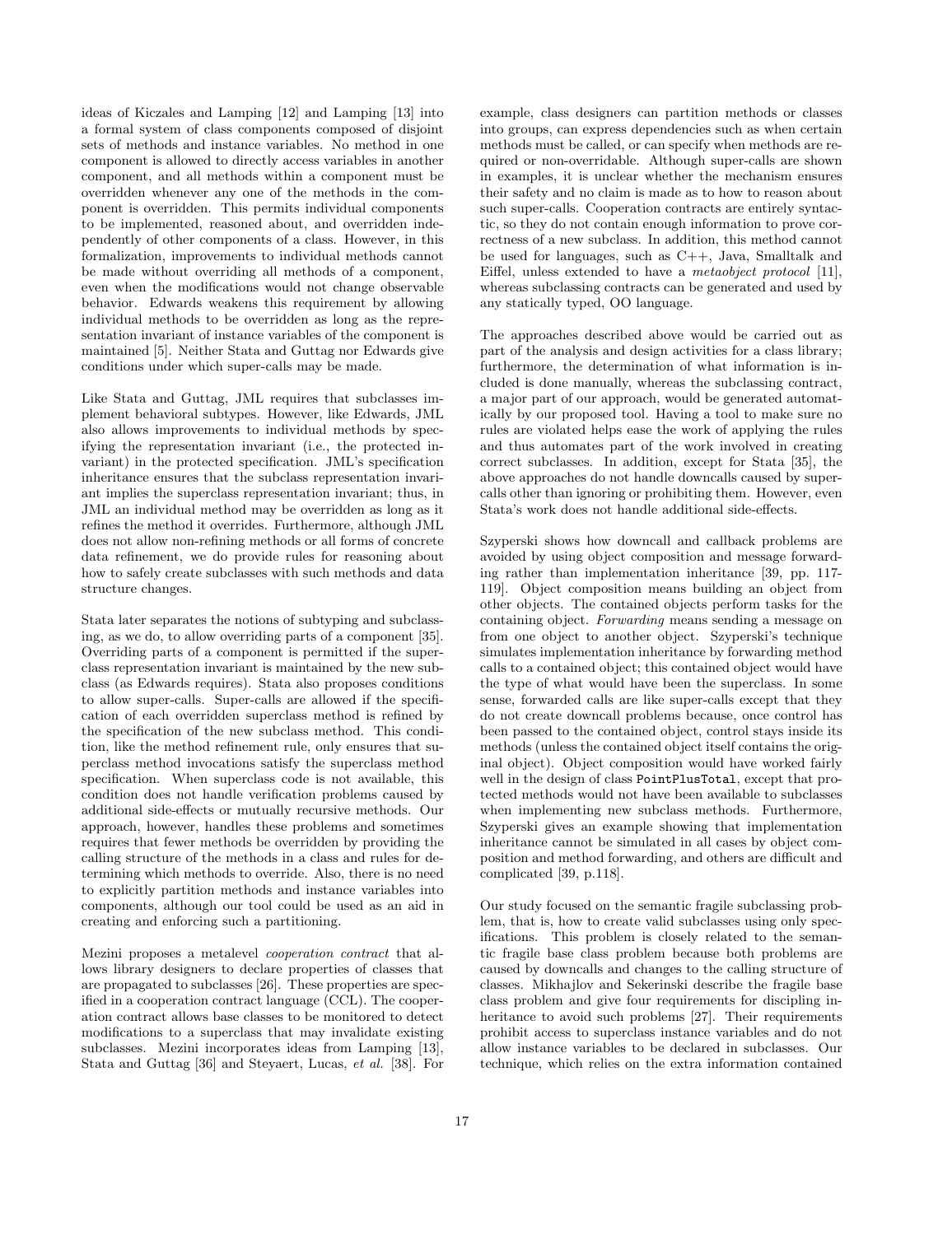in the accessible clause, allows more flexible access to instance variables. The method specifications used by Mikhajlov and Sekerinski implicitly document what methods may be called. This information is used to disallow overriding a method in a callback cycle, since this would introduce a "new cyclic method dependency." But, our technique, which relies on similar information in the callable clause, allows methods in such cycles to be safely overridden. Furthermore, the callable clause is automatically generated. Their technique, like ours, requires that superclass method specifications be used when verifying subclass methods. However, this does not handle problems caused by additional sideeffects. Their technique does not permit additional sideeffects, but our rules allow sound reasoning about the state of subclass instance variables and additional side-effects.

Changes in the subclassing contract could also be used to catch problems such as method capture. Method capture occurs when a new method is added to a (super) class in a new version of the library but that method was already defined in an existing subclass [22, 38]. Therefore, the subclass would have to delete or rename the captured subclass method or make sure the captured method refines the method it now overrides.

In summary, our approach has important advantages over all the work described above in that it allows super-calls and reasoning about when such calls are safe. Furthermore, creation of the subclassing contract need not be part of the manual design activities of a class library.

#### **9. CONCLUSION**

To allow the safe creation of a subclass without using the source code of its superclasses, our technique uses a three part specification, which is incorporated in JML:

- 1. a public specification used by clients to create and manipulate objects, and by programmers to reason about overriding subclass methods,
- 2. a protected specification that provides additional information to programmers who want to specialize or extend a class; it includes protected information such as invariants and also specifications for protected instance variables and methods,
- 3. an automatically-generated subclassing contract that provides important additional information needed by programmers to safely specialize or extend a class.

The subclassing contract is an unusual feature of our technique. It is unusual in that it records information about code, as opposed to purely behavioral information. While this is precisely what makes it able to stand in for the code of a library method, some programmers may worry that they are revealing too much detail about their methods. However, we believe that the subclassing contract contains just enough information to safely create subclasses and avoid downcall problems.

As a substitute for source code, such a specification allows a library or framework provider to keep source code secret. But it also functions as a contract with the usual benefits to both reusers and library providers [19, 25]. Both parties benefit because the specification, and in particular the subclassing contract, abstracts out code details. For reusers, we believe that reading the specification is much less complex than studying the superclass code. For the library provider, it allows some details in the code to change without breaking the contract with reusers. Both parties also gain a more stable contract, since changes to code details do not necessarily break it.

Our technique and proposed tool could also support evolution of a library or framework. Using specifications for an older version of a class, the tool could detect when a new version might invalidate some existing subclass. For example, the tool could give a warning if the subclassing contract of the old version of a class is broken by the new version. A subclassing contract is broken if it has additional accesses or calls that do not appear in the old version. A broken subclassing contract could invalidate an existing subclass, based on our rules. The tool could be used to either prevent breaking the contract, or to inform the users of what classes have changed in an incompatible way. In the latter case, reusers could use the tool and the new specifications to correct their subclasses.

Changing the specifications of existing superclass methods and changing the protected invariant of concrete instance variables would also break the superclass's specification. A superclass method specification can be neither weakened nor strengthened; weakening it means the method may no longer behave as expected by clients, and strengthening it may result in a refining subclass method becoming a non-refining method. These violations would not be detected by our tool; library providers would have to notify reusers manually.

A major contribution of our work is its new rules for using such specifications to reason about which methods must be overridden and when super-calls are safe. While the method refinement rule and concrete data refinement rule are based on existing notions of refinement, all the rules rely on the subclassing contract, whose use in reasoning is new with this work. Although the method refinement and concrete data refinement rules would have to be checked manually or with the aid of a theorem prover, the other rules could be checked automatically by our proposed tool.

This reasoning technique is backed up by an analysis of how downcall problems can occur, which is also a contribution of the work. However, it remains future work to carefully analyze programming languages to determine whether these are the only ways in which downcall problems can arise. Doing this would help establish the soundness of our technique for subsets of realistic languages.

Our approach to creating subclasses is general in the sense that it does not impose restrictions (other than those given in Section 2) on the implementation of a framework or class library. It identifies potential problems that should be considered by OO programmers using any language. In addition, we have described the details of adapting the rules to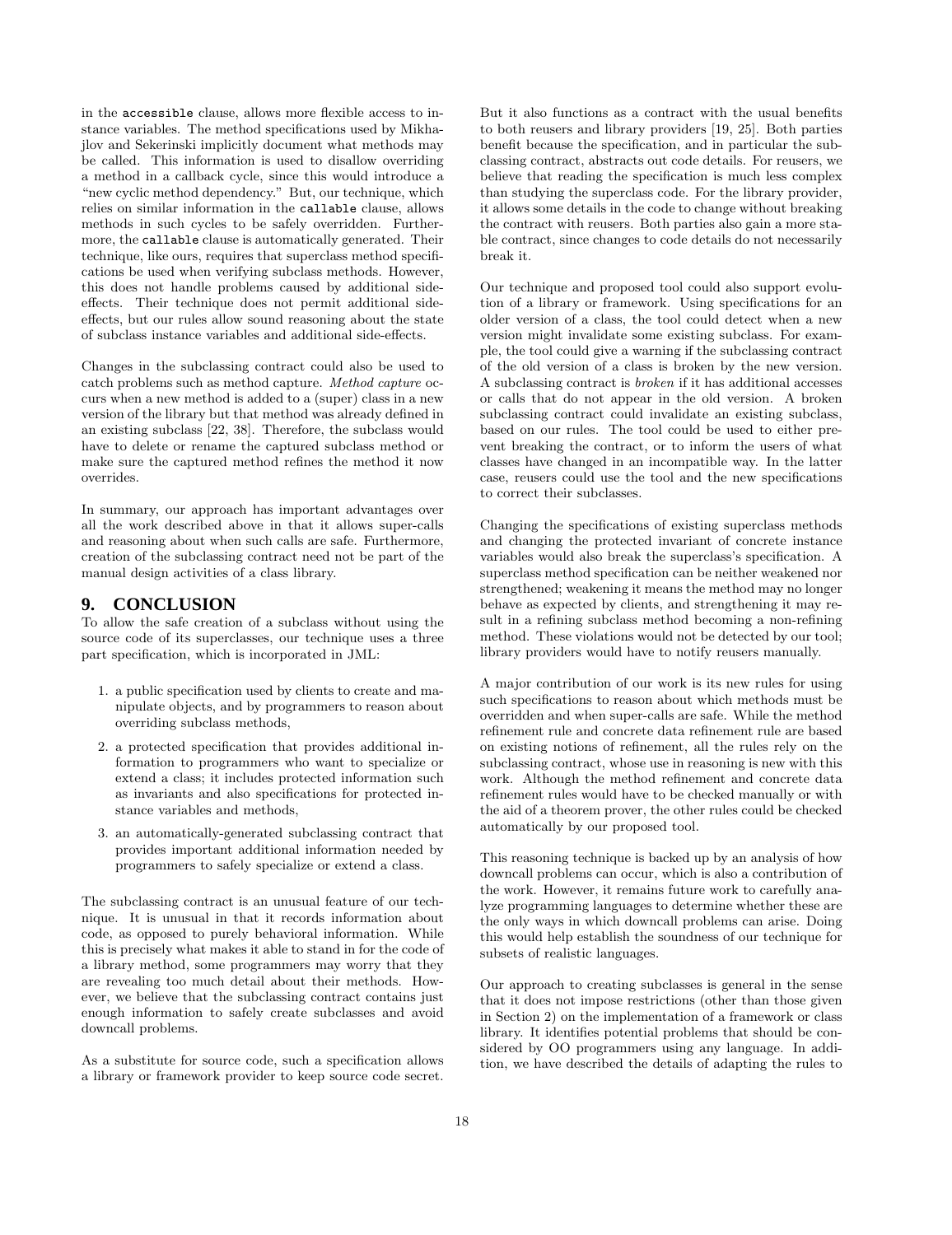Java, using our specification language JML.

While our technique and reasoning method allows for considerable flexibility in inheritance, reusers need considerable knowledge to apply it. As an alternative, we have also offered guidelines for library implementers and reusers (see Section 7). These guidelines place greater demands on the library implementer, but make only limited demands on the reuser.

Our work also points out some directions for future work on JML. Although JML does not provide a way to list the methods that may be indirectly called, one can imagine adding to the subclassing contract a callable\_indirectly clause that would list the indirectly called methods. Furthermore, one could add a recursive\_methods clause, listing the methods in a group of (two or more) mutually recursive methods. This could also be generated by the tool. Recording these additions in the subclassing contract would assist people in manually applying the invariant and callback cycle rules.

There are several areas for future work in addition to those mentioned earlier. One area is to extend our ideas to languages with different kinds of inheritance, such as Beta's [23]. Another area is to relate concrete data refinement to refactoring [32]. Longer term future work includes justifying the assumptions about the programming language we used in arguing the soundness of our technique.

Our proposed tool is also important future work. Recall that this tool would use superclass specifications and the specification of a new subclass to list superclass methods that must be overridden based on the rules. It would also statically generate the subclassing contract of the new subclass, and check for violations of the rules. Building this tool is important future work because it can catch and help prevent potential errors prior to execution.

#### **APPENDIX**

# **A. COMPUTING THE TRANSITIVE CLO-SURE**

The tool will compute the transitive closure of the callable clause for each method. When computing the transitive closure, callable clauses of a subclass  $C_{sub}$  must be interpreted from the point of view of a receiver object of type  $C_{sub}$ . For example, if  $C_{sub}$  overrides a method P, then selfcalls to  $P$  appearing in  $C_{sub}$ 's callable clauses are interpreted as calls to  $C_{sub}$ :: P. However, if  $C_{sub}$  inherits P from a superclass  $C_P$ , then such self-calls to  $P$  are interpreted as calls to  $C_P$ :: P. Therefore, when computing the transitive closure of a method, calls will be represented as  $(C_M: M, C_R)$ , where  $C_M: M$  is the method or constructor called and  $C_R$  is the type of the receiver.

Let  $C_{sub}$  be a new subclass. Then the set of methods and constructors,  $TC_M$ , transitively called by  $C_M$ : M can be computed starting from the set containing the single element  $(C_M: M, C_{sub})$  by recursively adding method calls, as described below, until  $TC_M$  reaches a fixed point.

For each  $(C_N : N, C_R)$  in  $TC_M$  and for each call to P in

 $C_N::N$ 's callable clause, do one of the following:

- if  $P$  is a self-call, then add  $(C_P : P, C_R)$  to  $TC_M$ , where  $C_P$  is the class in which  $P$  is defined from the point of view of a receiver of type  $C_R$ ;
- if  $P$  is a super-call that is not a superclass constructor call, then add  $(C_P : P, C_R)$  to  $TC_M$ , where  $C_P$  is the class in which  $P$  is defined as specified in the super-call (e.g., the superclass of  $C_N$  in Java, the named class in  $C_{++}$ ;
- if P is a superclass constructor call (e.g.,  $\text{super}(\ldots)^{11}$ in Java), then add  $(C_{\text{new}}::C_{\text{new}}(\ldots), C_R)$  to  $TC_M$ , where  $C_{\text{new}}$  is the class in which the superclass constructor  $C_{\text{new}}(\ldots)$  is defined;
- if  $P$  is a subclass object-call, then add  $(C_P:: P, C_{sub})$  to  $TC_M$ , where  $C_P$  is the class in which P is defined from the point of view of  $C_{sub}$  (i.e., always assume the receiver has type  $C_{sub}$ );
- if  $P$  is a new object constructor call of the form "new  $C_{\text{new}}(\ldots)$ ," then add  $(C_{\text{new}}::C_{\text{new}}(...), C_{\text{new}})$  to  $TC_M$  (note that the type of the receiver may change).

## **Acknowledgements**

Thanks to Raymie Stata and Curt Clifton for helpful comments on earlier drafts. Thanks to the OOPSLA 2000 referees for helpful comments on an earlier version of this paper.

## **B. REFERENCES**

- [1] P. America. Designing an object-oriented programming language with behavioural subtyping. In J. W. de Bakker, W. P. de Roever, and G. Rozenberg, editors, Foundations of Object-Oriented Languages, REX School/Workshop, Noordwijkerhout, The Netherlands, May/June 1990, volume 489 of Lecture Notes in Computer Science, pages 60–90. Springer-Verlag, New York, NY, 1991.
- [2] R.-J. Back and J. von Wright. Refinement Calculus: A Systematic Introduction. Springer-Verlag, 1998.
- [3] Y. Chen and B. H. C. Cheng. A semantic foundation for specification matching. In G. T. Leavens and M. Sitaraman, editors, Foundations of Component-Based Systems, pages 91–109. Cambridge University Press, New York, NY, 2000.
- [4] K. K. Dhara and G. T. Leavens. Forcing behavioral subtyping through specification inheritance. In Proceedings of the 18th International Conference on Software Engineering, Berlin, Germany, pages 258–267. IEEE Computer Society Press, Mar. 1996. A corrected version is Iowa State University, Dept. of Computer Science TR #95-20c.

 $11$ (...) represents the list of types of the arguments that are used to disambiguate overloaded methods or constructors.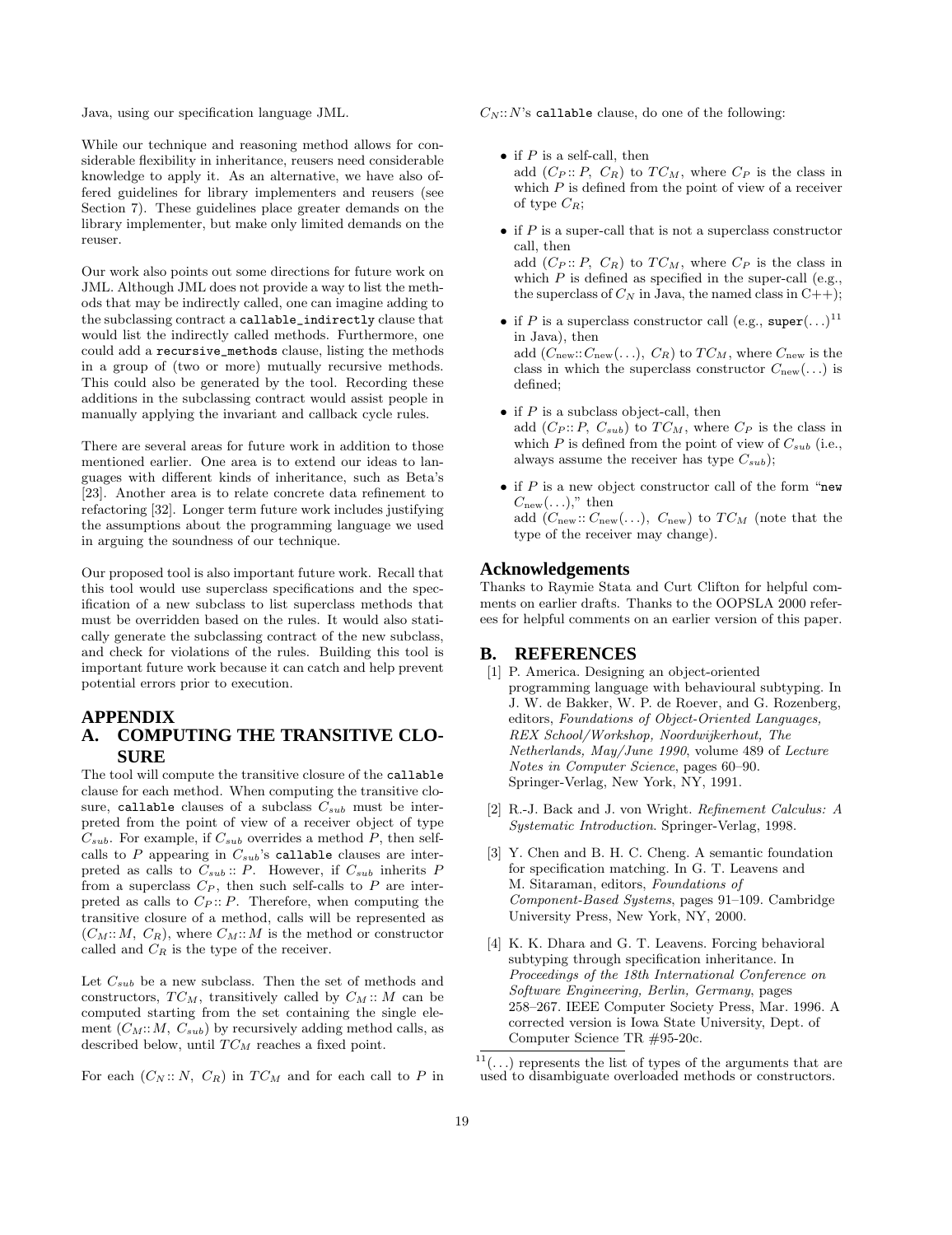- [5] S. H. Edwards. Representation inheritance: A safe form of "white box" code inheritance. In Fourth International Conference on Software Reuse, pages 195–204. IEEE Computer Society Press, Apr. 1996.
- [6] P. H. B. Gardier and C. Morgan. A single complete rule for data refinement. In Morgan and Vickers [30], pages 111–126.
- [7] P. H. B. Gardiner and C. Morgan. Data refinement of predicate transformers. In Morgan and Vickers [30], pages 71–84.
- [8] J. V. Guttag, J. J. Horning, S. Garland, K. Jones, A. Modet, and J. Wing. Larch: Languages and Tools for Formal Specification. Springer-Verlag, New York, NY, 1993.
- [9] E. C. R. Hehner. A Practical Theory of Programming. Texts and Monographs in Computer Science. Springer-Verlag, 1993.
- [10] C. A. R. Hoare. Proof of correctness of data representations. Acta Informatica, 1(4):271–281, 1972.
- [11] G. Kiczales, J. des Rivieres, and D. G. Bobrow. The Art of the Metaobject Protocol. The MIT Press, Cambridge, Mass., 1991.
- [12] G. Kiczales and J. Lamping. Issues in the design and documentation of class libraries. ACM SIGPLAN Notices, 27(10):435–451, Oct. 1992. OOPSLA '92 Proceedings, Andreas Paepcke (editor).
- [13] J. Lamping. Typing the specialization interface. ACM SIGPLAN Notices, 28(10):201–214, Oct. 1993. OOPSLA '93 Proceedings, Andreas Paepcke (editor).
- [14] G. T. Leavens, A. L. Baker, and C. Ruby. JML: A notation for detailed design. In H. Kilov, B. Rumpe, and I. Simmonds, editors, Behavioral Specifications of Businesses and Systems, pages 175–188. Kluwer Academic Publishers, Boston, 1999.
- [15] G. T. Leavens, A. L. Baker, and C. Ruby. Preliminary design of JML: A behavioral interface specification language for Java. Technical Report 98-06i, Iowa State University, Department of Computer Science, Feb. 2000. See www.cs.iastate.edu/~leavens/JML.html.
- [16] G. T. Leavens and W. E. Weihl. Specification and verification of object-oriented programs using supertype abstraction. Acta Informatica, 32(8):705–778, Nov. 1995.
- [17] K. R. M. Leino. Toward Reliable Modular Programs. PhD thesis, California Institute of Technology, 1995. Available as Technical Report Caltech-CS-TR-95-03.
- [18] K. R. M. Leino. Data groups: Specifying the modification of extended state. In OOPSLA '98 Conference Proceedings, volume 33(10) of ACM SIGPLAN Notices, pages 144–153. ACM, Oct. 1998.
- [19] B. Liskov and J. Guttag. Abstraction and Specification in Program Development. The MIT Press, Cambridge, Mass., 1986.
- [20] B. Liskov and J. Wing. A behavioral notion of subtyping. ACM Trans. Prog. Lang. Syst., 16(6):1811–1841, Nov. 1994.
- [21] B. Liskov and J. M. Wing. Specifications and their use in defining subtypes. ACM SIGPLAN Notices, 28(10):16–28, Oct. 1993. OOPSLA '93 Proceedings, Andreas Paepcke (editor).
- [22] C. Lucas. Documenting Reuse and Evolution with Reuse Contracts. PhD thesis, Vrije Universiteit Brussel, Brussels, Belgium, Sept. 1997.
- [23] O. L. Madsen, B. Møller-Pedersen, and K. Nygaard. Object-Oriented Programming in the BETA programming Language. Addison-Wesley Inc, 1993.
- [24] B. Meyer. Object-oriented Software Construction. Prentice Hall, New York, NY, 1988.
- [25] B. Meyer. Applying "design by contract". Computer, 25(10):40–51, Oct. 1992.
- [26] M. Mezini. Maintaining the consistency and behavior of class libraries during their evolution. ACM SIGPLAN Notices, 32(10):1–21, Oct. 1997. Conference Proceedings of OOPSLA '97.
- [27] L. Mikhajlov and E. Sekerinski. A study of the fragile base class problem. In E. Jul, editor, ECOOP '98 — Object-Oriented Programming, 12th European Conference , Brussels, Proceedings, volume 1445 of Lecture Notes in Computer Science, pages 355–382. Springer-Verlag, July 1998.
- [28] C. Morgan. Programming from Specifications: Second Edition. Prentice Hall International, Hempstead, UK, 1994.
- [29] C. Morgan and P. H. B. Gardiner. Data refinement by calculation. Acta Informatica, 27(6):481–503, May 1990.
- [30] C. Morgan and T. Vickers, editors. On the refinement calculus. Formal approaches of computing and information technology series. Springer-Verlag, New York, NY, 1994.
- [31] P. Müller and A. Poetzsch-Heffter. Modular specification and verification techniques for object-oriented software components. In G. T. Leavens and M. Sitaraman, editors, Foundations of Component-Based Systems, chapter 7, pages 137–159. Cambridge University Press, 2000.
- [32] W. Opdyke. Refactoring Object-Oriented Frameworks. PhD thesis, University of Illinois at Urbana-Champaign, 1992.
- [33] D. E. Perry and G. E. Kaiser. Adequate testing and object-oriented programming. Journal of Object-Oriented Programming, 2(5):13–19, Jan/Feb 1990.